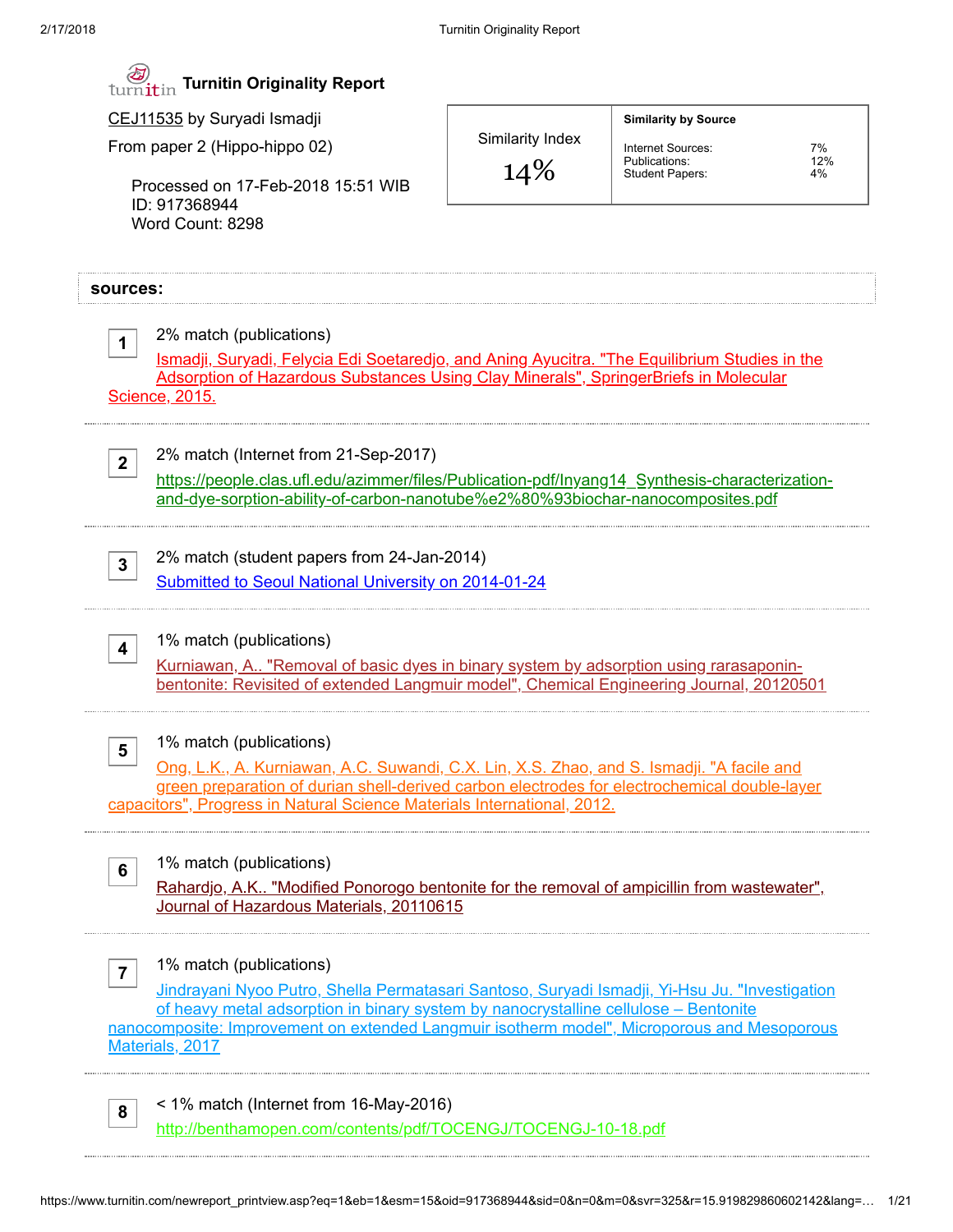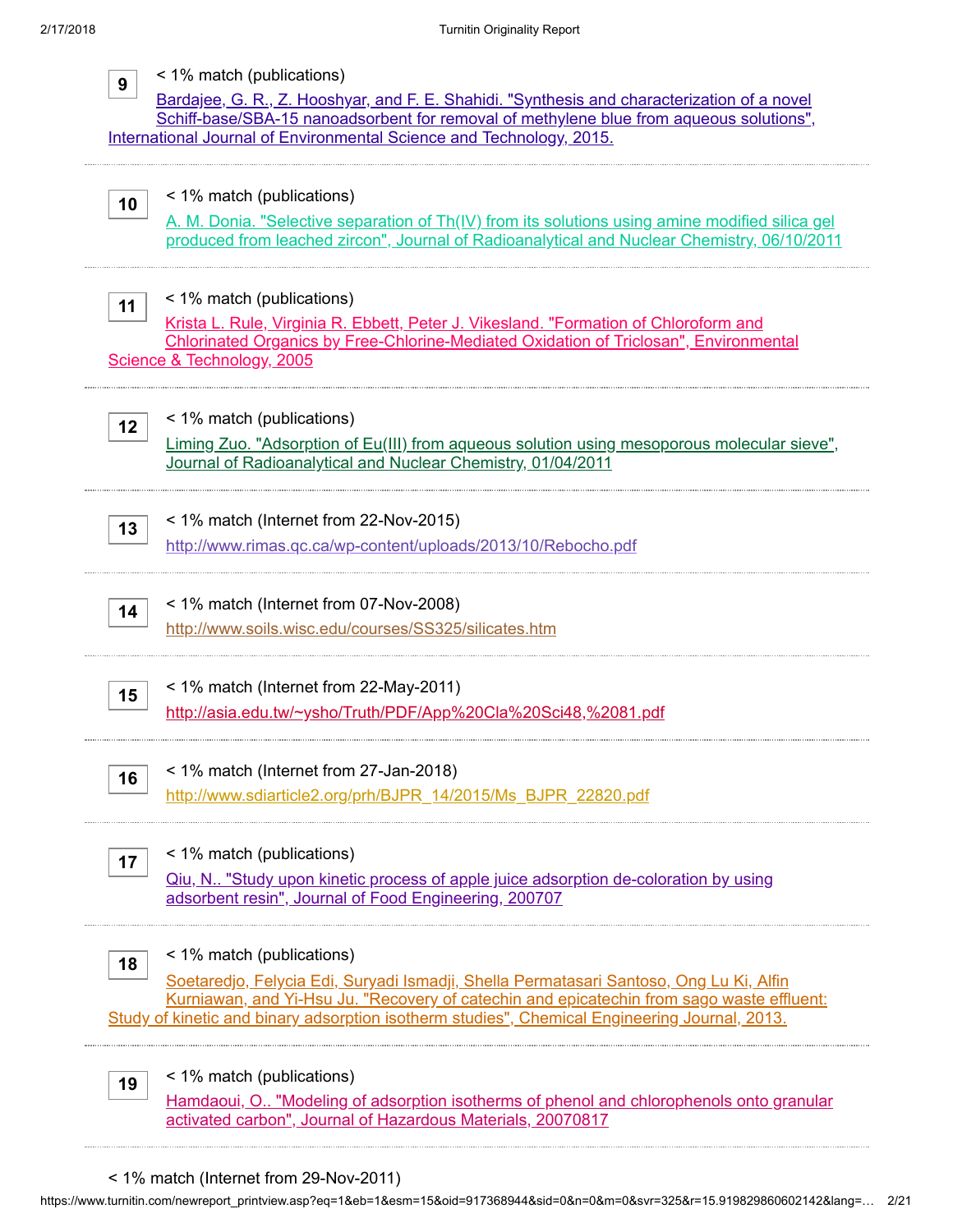20 <http://pubs.acs.org/doi/abs/10.1021/je200239p>

# 21

### < 1% match (publications)

[Sandy. "Removal of copper ions from aqueous solution by adsorption using LABORATORIES](http://dx.doi.org/10.1007/s11705-011-1160-6)modified bentonite (organo-bentonite)", Frontiers of Chemical Science and Engineering,

01/13/2012

22

### < 1% match (publications)

[Soetaredjo, Felycia Edi, Alfin Kurniawan, Ong Lu Ki, and Suryadi Ismadji. "Incorporation of](http://dx.doi.org/10.1016/j.cej.2012.12.077) selectivity factor in modeling binary component adsorption isotherms for heavy metalsbiomass system", Chemical Engineering Journal, 2013.

### < 1% match (publications)

[Kurniawan, A.. "Performance of durian shell waste as high capacity biosorbent for Cr\(VI\)](http://dx.doi.org/10.1016/j.ecoleng.2011.01.019) removal from synthetic wastewater", Ecological Engineering, 201106

24

23

< 1% match (publications)

[Tan, I.A.W.. "Equilibrium and kinetic studies on basic dye adsorption by oil palm fibre](http://dx.doi.org/10.1016/j.cej.2006.09.010) activated carbon", Chemical Engineering Journal, 20070301

# < 1% match (publications)

25 Małgorzata Geszke-Moritz, Michał Moritz. "APTES-modified mesoporous silicas as the [carriers for poorly water-soluble drug. Modeling of diflunisal adsorption and release", Applied](http://linkinghub.elsevier.com/retrieve/pii/S0169433216301519) Surface Science, 2016

26

< 1% match (student papers from 05-Sep-2015) [Submitted to University of Birmingham on 2015-09-05](https://www.turnitin.com/paperInfo.asp?r=10.6231824081643&svr=330&lang=en_us&oid=46689806&perc=0)

### paper text:

3This article appeared in a journal published by Elsevier. The attached copy is furnished to the author for internal non-commercial research and education use, including for instruction at the authors institution and sharing with colleagues. Other uses, including reproduction and distribution, or selling or licensing copies, or posting to personal, [institutional or third party websites are prohibited. In most cases authors are](javascript:openDSC(390346314, 1, ) permitted to post their version of the article (e.g. in Word or Tex form) to their personal website or institutional repository. Authors requiring further information regarding Elsevier's archiving and manuscript policies are encouraged to visit: http://www.elsevier.com/authorsrights Chemical Engineering Journal 241 (2014) 9–18 Contents lists available at ScienceDirect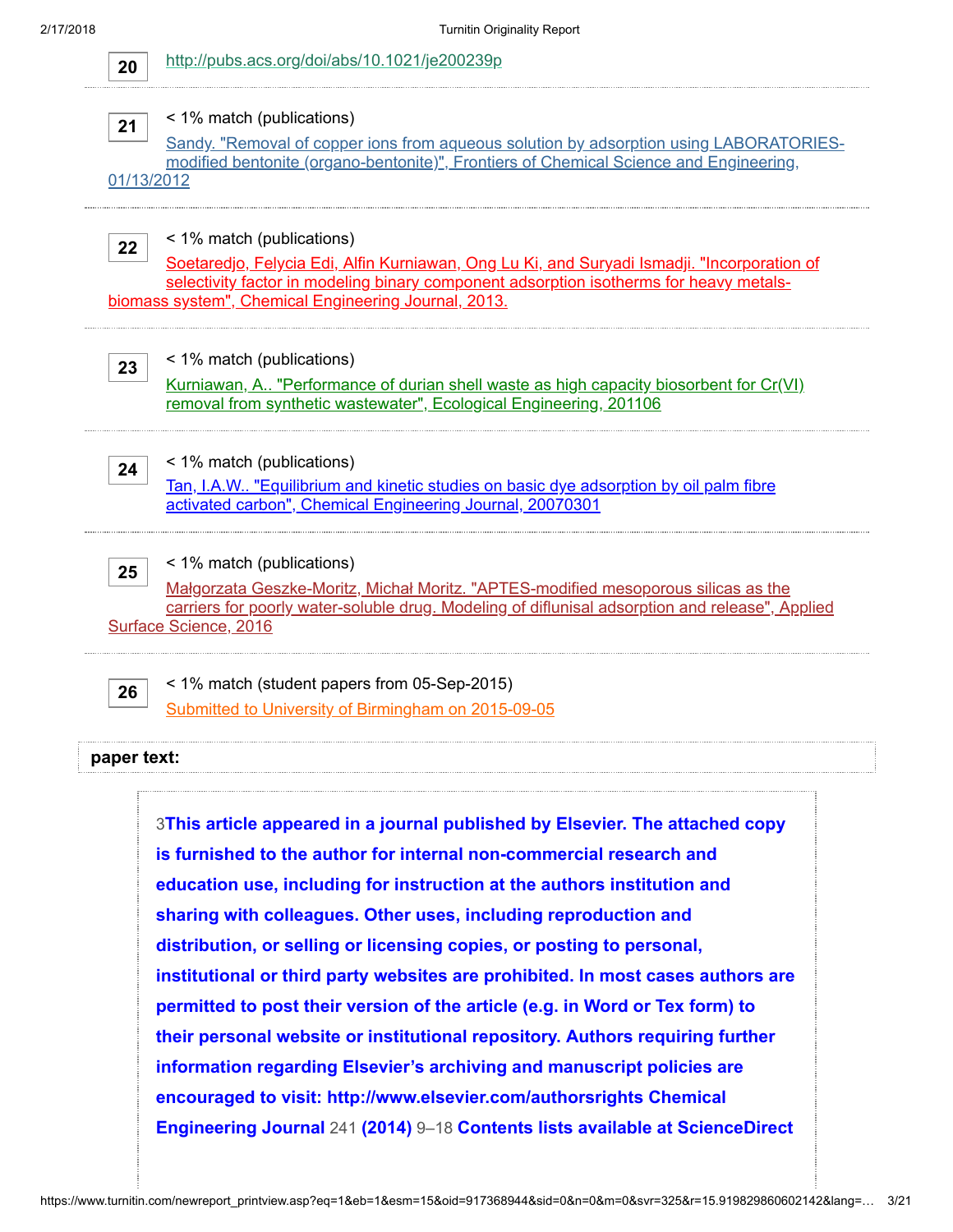[Chemical Engineering Journal journal homepage:](javascript:openDSC(390346314, 1, ) www.elsevier.com/locate/cej

11Investigation on the montmorillonite adsorption of biocidal compounds [incorporating thermodynamical-based multicomponent adsorption isotherm](javascript:openDSC(582166193, 37, ) L.K. Ong a, F.E. Soetaredjo a, A. Kurniawan a, A. Ayucitra a, Jhy-Chern Liu

b, S.

8Ismadji a, ↑ a Department of Chemical Engineering, Widya Mandala Surabaya Catholic University, Kalijudan 37, Surabaya 60114, Indonesia b [Department of Chemical Engineering, National Taiwan University of Science](javascript:openDSC(1525152512, 2474, ) and Technology, No. 43, Sec. 4, Keelung Rd., Taipei City 106, Taiwan,

ROC highlights Microwave power level determined the characters of organo-bentonite. Organo-bentonite increased the removal percentage of triclosan. Intercalated organic cation reduced the adsoption site for benzalkonium chloride. pH value affects the adsorption of benzalkonium chloride and triclosan. Incorporation of thermodynamical spontaneity ratio improved extended Langmuir model.

13article info Article history: Received 11 October 2013 Received in revised [form 29 November 2013 Accepted 2 December 2013 Available online 11](javascript:openDSC(3454191846, 2209, ) December 2013 Keywords:

Adsorption Benzalkonium chloride Triclosan Extended Langmuir Organo-bentonite abstract Sublethal concentration of biocides, namely triclosan and benzalkonium chloride, have been known to raise severe environmental problems such as pathogens resistance and the existence of the toxic com- pounds in reclaimed water. Simple adsorption process of those biocides onto the bentonite modified by dodecyltricetyl ammonium bromide (DTAB) cation, show a remarkable increase on the removal effi- ciency of triclosan, regardless of the pH value. It was found that organophilic cation facilitates the anchor- ing of hydrophobic triclosan, but slightly limits the adsorption of benzalkonium chloride by occupying the active cation exchange site in the bentonite structure. Adsorption of a single system can be described properly by Langmuir isotherm equation.

1[Incorporation of the Gibb's free energy on the affinity constant of the](javascript:openDSC(55700183, 37, ) extended Langmuir equation may attribute robust predictive ability on the binary adsorption model.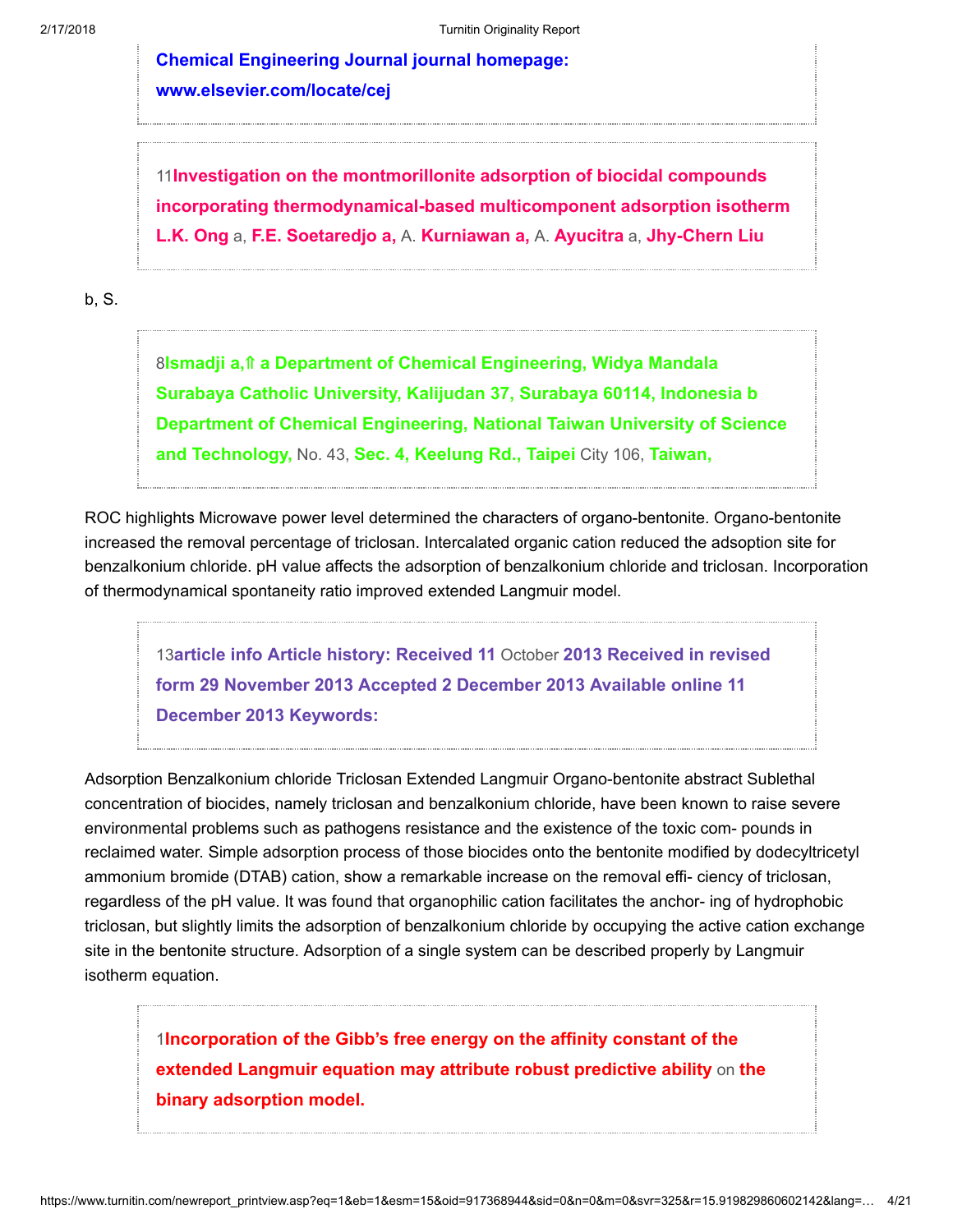Ó 2013 Elsevier B.V. All rights reserved. 1. Introduction Biodegradation is a common part of the proper life cycle in this nature. However, in some cases, biodegradation is undesired for its destructive effect towards the natural products. In addition, the microbes, which have been acknowledged to be the main subject of this natural phenomenon, slowly release some toxic compounds, which are responsible for many diseases. To overcome those prob- lems, human have invented several chemical compounds, the bio- cides, which can inhibit the metabolism, even eliminate the microorganisms. There are many biocides available today showing broad spectrum of antimicrobial activity, which may extend its application ranges. Two types of commonly used biocides are benzalkonium chloride and triclosan, which can be classified as quaternary ⇑ Corresponding author.

15Tel.: +62 31 389 1264; fax: +62 31 389 1267. E-mail address: [suryadiismadji@yahoo.com \(S. Ismadji\).](javascript:openDSC(3742349349, 772, )

# 2[1385-8947/\\$ - see front matter Ó 2013 Elsevier B.V. All rights reserved.](javascript:openDSC(2087738277, 2909, ) http://dx.doi.org/10.1016/j.cej.2013.

12.001 ammonium and chlorophenol compounds. Many consumer prod- uct, for example, cosmetic and cleaning products, also contain these compounds. Notably, benzalkonium chloride and triclosan are frequently found to be used in many household disinfection products. Those biocides are known to have a vast susceptibility range of microorganisms and non-corrosive properties; therefore, they have been utilized in many industries (i.e., food industries, textile industries, paper industries, oil and gas industries, plastic industries, etc.) to prevent biofouling in the pipelines and product deterioration. A massive use of biocides in daily life generates a wastewater, which contains the excess of those biocides [1]. Although wastewater treatment plant has reduced much of those com- pounds, there are a number of biocides in the scale of ng/L to mg/L that still remaining [2–3]. Some researchers denote that sub- lethal concentration of remaining biocides found in the nature, particularly in the reclaimed water, may accumulate in the microbial cells and elicit microbial resistance on the biocides itself and some antibiotics, which may impact on the human health [4–6]. In the other hands, some toxic organic compounds such as the trihalomethanes, dioxins, and benzenes, which are known to be carcinogenic substances have been reported to be exist as the degradation products of those biocides and poisoning many aquatic organisms [7–9]. As the result, supplementary treatment process on the regular wastewater treatment plant should be involved to manage a maximum elimination of those hazardous residues. Several processes have been proposed to remove those micro- pollutants such as UV/TiO2 photocatalysis [7,10], membrane biore- actor [11], chemical oxidation [12], chlorination [9,13], ozonisation [12,14], and activated carbon adsorption [14–15]. Amongst those processes, adsorption shows a promising prospect in removal effi- ciency and cost feasibility. However, the utilization of powdered activated carbon often raises a drawback on the cost of adsorbent. Bentonite, which has been known as a low cost and abundantly available natural adsorbent material in Indonesia, is mostly used in its form of organo-bentonite as alternative substitution of acti- vated carbon to perform the adsorption of several organic moieties including antibiotic agents [16–17]. However, investigation on the adsorption of trace household biocide compounds in the water is still rare among all adsorption studies using pristine and organo- clay. In this study, the effect of microwave power output on the interlayer distance of organo-bentonite has been carefully exam- ined to get an effective modification parameter, which can be used further to achieve high removal efficiency of biocides adsorption. Utilization of the saponin extract of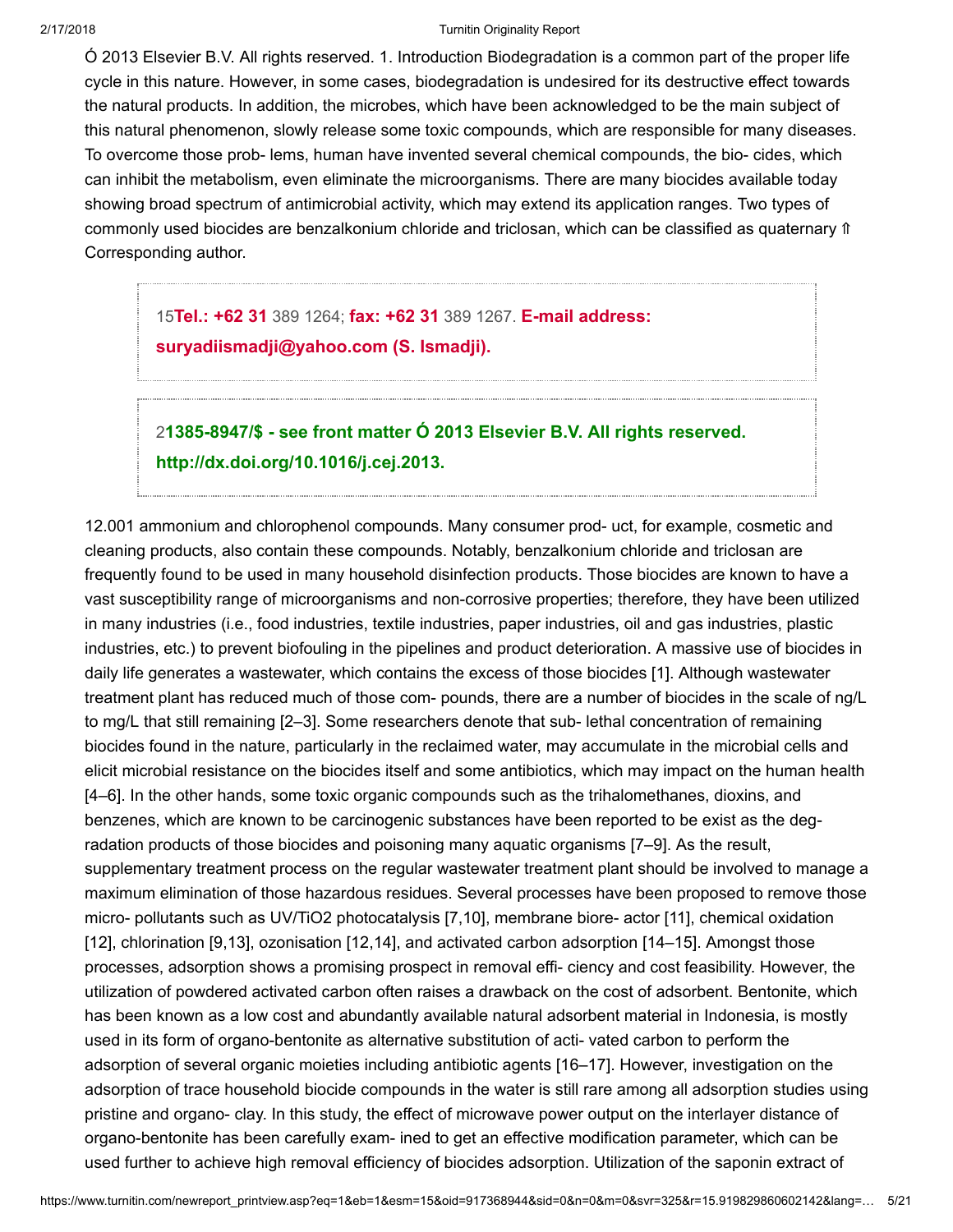Sapindus rarak pericarp was also tested as the promising green modification agent. This natural surfactant shows considerable possibility to substitute synthetic surfactant. Investigation on the fundamental mechanism of the biocide compounds adsorption at various pH and different mont- morillonite surface condition may contribute key concept for a bet- ter understanding on the practical biocides removal. Finally, a novel extended Langmuir model incorporating thermodynamical spontaneity ratio was assessed to prove its ability in performing an easy and critical evaluation on the adsorption data of the binary system (i.e., benzalkonium chloride and triclosan). 2. Materials and methods 2.1. Materials Benzalkonium chloride (P95%) and triclosan (HPLC Grade, P97%) were acquired from Sigma Aldrich and Fluka, respectively. The molecular structure and some specific information of those biocide compounds are given in Table 1. Dodecyltricethylammoni- um bromide (DTAB) (P99%), hydrogen peroxide solution (35%), hydrochloric acid (37%), and sodium hydroxide (P98%)

# 18[were obtained from Sigma–Aldrich, Singapore and used](javascript:openDSC(45993109, 37, )

as-supplied. Tropical fruit of Sapindus rarak was collected from Klaten, Central Java, Indonesia and extracted using the same procedure that was reported previously [18]. 2.2. Preparation of organo-bentonite

6Bentonite was obtained from a mining site located on Pacitan, East Java, [Indonesia. Prior to the use, bentonite was purified](javascript:openDSC(33658392, 37, )

by means of 0.5% H2O2 solution with an impregnation ratio of 1:10 (w/v) for 24 h under a mechanical stirring at 200 rpm. The result- ing bentonite was filtered, dried at 373.15 K for 24 h, crushed, and screened with 100/120 sieves to obtain the size fraction between 125 lm and 152 lm. The

4[cation exchange capacity \(CEC\) of](javascript:openDSC(38225094, 37, ) the bentonite was measured according to the ASTM C837-99 proce- dure and found to be

39.5 meq/100 g bentonite. Organo-bentonite was engineered by referring on this following procedure: 50.0 g of bentonite was dispersed in the 250 mL of dis- tilled water containing surfactant (i.e., DTAB or saponin)

6[with the amount equivalent to 1.5 times of the CEC of](javascript:openDSC(33658392, 37, ) pristine bentonite. The suspension was stirred at 500 rpm for 15 min and

then sub- jected into a microwave oven at the heating power of 450, 810 and 900 W for 60 s. The organo

6[-bentonite was repeatedly washed with](javascript:openDSC(33658392, 37, ) distilled water to remove the

excess of surfactant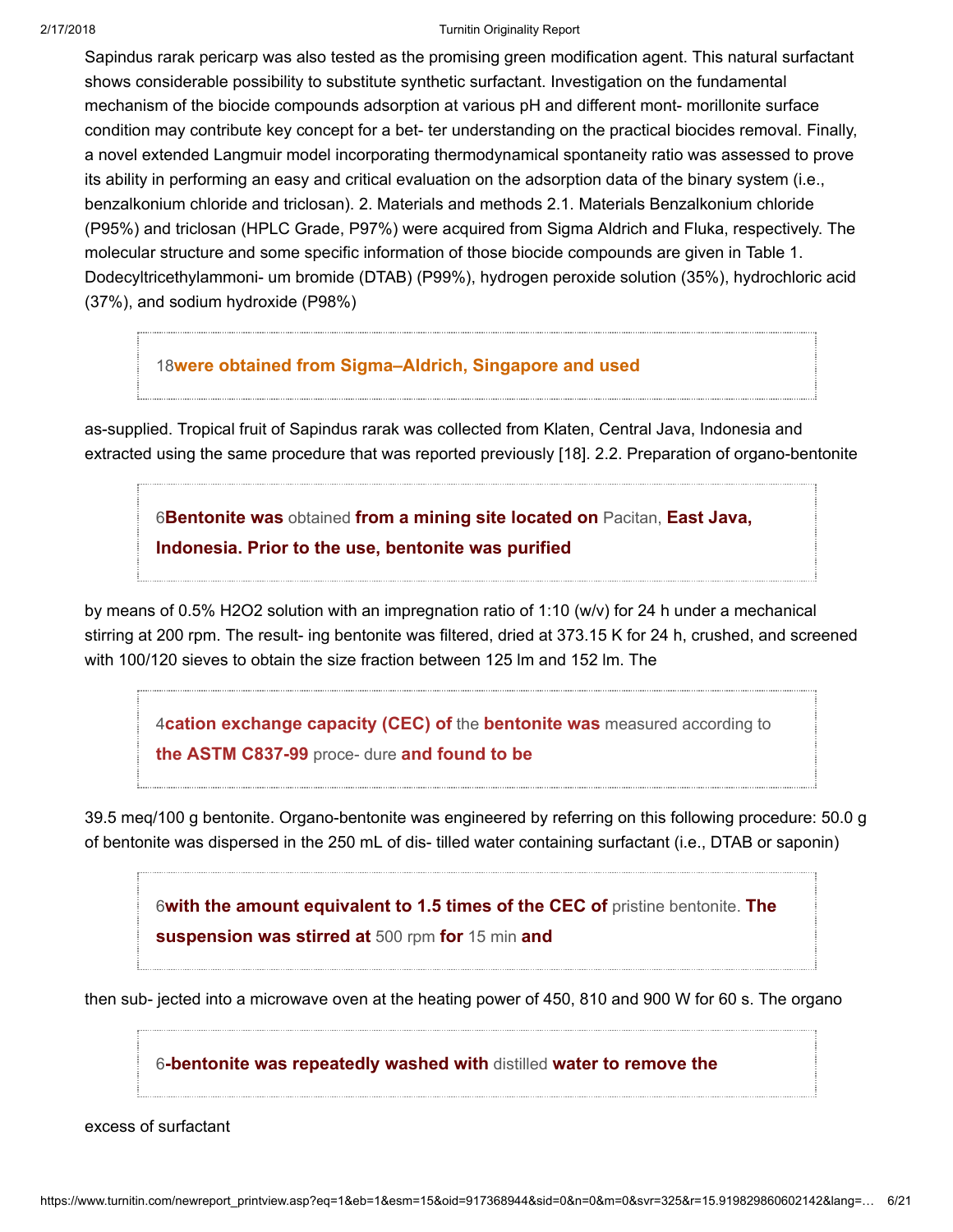21and dried in an oven at 105  $^{\circ}$ C for 24 h. Dried lump of organo-bentonite was crushed and sieved

through 100/+120 mesh screen. Organo-bentonite that was fabricated by using synthetic surfactant (i.e. DTAB) was labeled as DTA-bentonite, while the one that used saponin was S-bentonite. 2.3. Characterizations of the pristine and organo-bentonite The Brunner–Emmet–Taylor (BET) specific

10[surface area, pore volume, and average pore diameter of the original and](javascript:openDSC(34016929, 37, ) organo- bentonite were

quantified from nitrogen adsorption–desorption isotherms performed in a

5[Micromeritics ASAP-2010 volumetric sorption analyzer at 77.](javascript:openDSC(42189079, 37, ) 15 K over a relative pressure (p/p0) range of 10 5

to 0.995. Prior to the analyses, the samples were degassed in a vacuum condition at 423.15 K for 24 h. The powder X-ray Diffraction (XRD) patterns of the samples were taken by XRD Philip Expert Diffractometer at 030 kV and 15 mA

4with a Ni-filtered Cu Ka radiation  $(k = 1.54056 \text{ A}A)$  [at a step size of 0.01°.](javascript:openDSC(38225094, 37, )

Fourier Transform Infra Red (FTIR) analysis was also performed to identify the surface functional groups of the benton- ite

5before and after modification. The analysis was conducted in a Shimadzu [FTIR-8400S spectrophotometer based on the KBr disk](javascript:openDSC(42189079, 37, ) method with cumulative scans of 200. The spectra data of the sam- ples were recorded in a wavenumber range

of 4000–500 cm 1. To understand the surface charge behavior of the pristine, syn- thetic organo-bentonite, and natural organo-bentonite in the water,

4[pHpzc \(point of zero charge\) of](javascript:openDSC(38225094, 37, )

all samples were analyzed using the

4[pH-drift procedure](javascript:openDSC(38225094, 37, ) [19], and found to be 2. 92, 3.12 and 3. 08, respectively.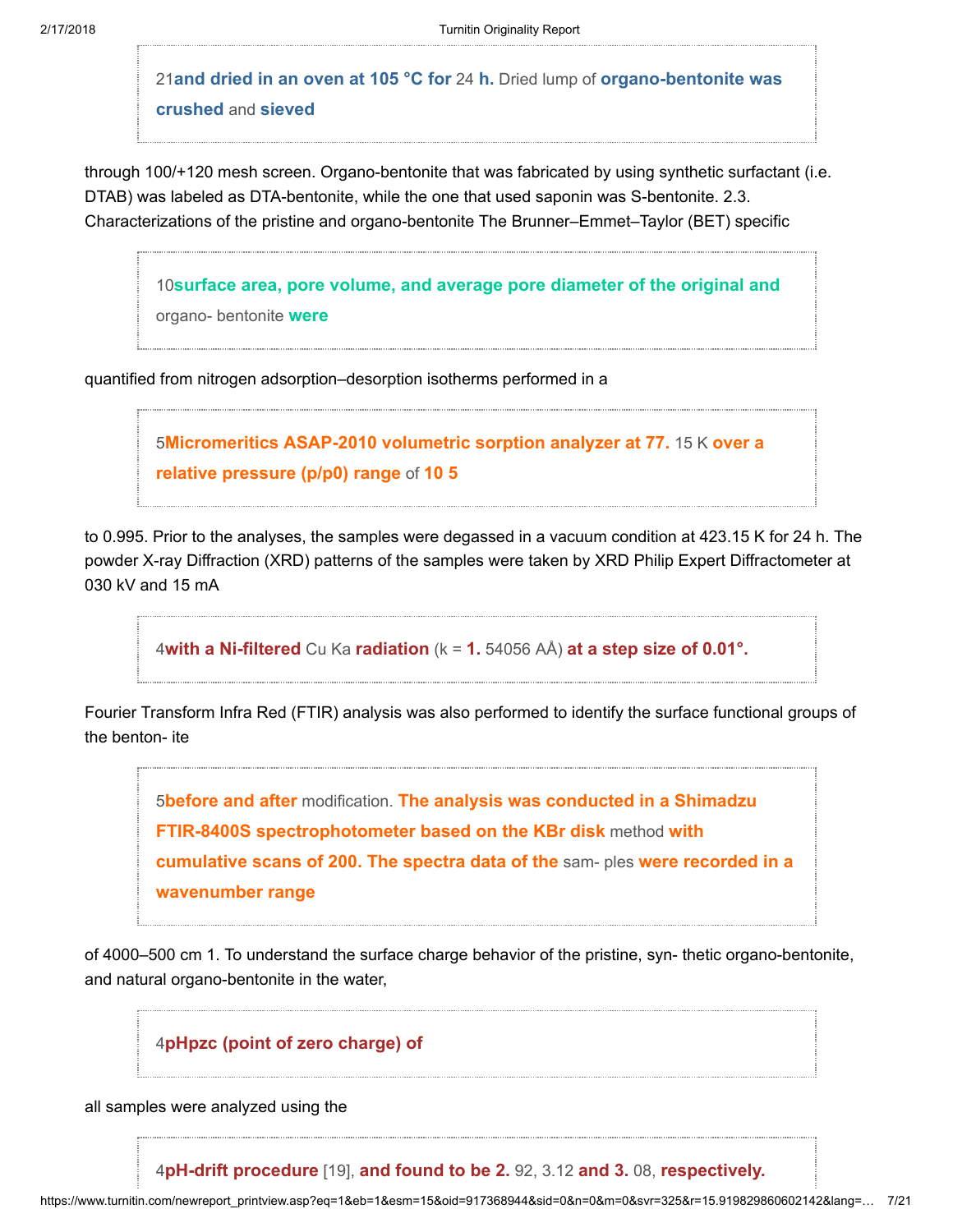Table 1 Physical and chemical information about benzalkonium chloride and triclosan. Benzalkonium chloride Triclosan Molecular structure Physical state Molecular mass (g/mol) Chemical formula Water solubility, 25 °C (g/L) pKa n = 12 White solid 360 [C22H40N]Cl 100 – White solid 289.54 C12H17Cl3O2 12 7.9 2.4. Adsorption experiments Stock solution of benzalkonium chloride (BAC) and triclosan (TCS) were prepared at the concentration of 20 lmol/L by dissolv- ing 7.2 mg of BAC or 5.8

7mg of TCS into a litre [of distilled water. Adsorption](javascript:openDSC(557666870, 37, ) isotherm experiments

of the single system were con- ducted by introducing

4[various mass of adsorbent into a series of conical flasks containing](javascript:openDSC(38225094, 37, ) 100 mL of the stock solution

(i.e., ben- zalkonium chloride or triclosan solution) with a certain pH value that gave relatively maximum adsorption of both species. The pH value was previously determined at the pH range of 2–9 by an appropriate addition of 0.1 N HCl or NaOH solution into the solu- tion. For the next step, the flasks were shaken at various tempera- ture (303.15 K, 313.15 K and 323.15 K) within the equilibrium time (1 h) in a Memmert shaking water bath. The solution was then cen- trifuged in a Hettich EBA-20 centrifugal separator at 4000 rpm for 5 min to separate the suspended solid particles. The residual con- centration was measured

4[using a Shimadzu UV/Vis-1700](javascript:openDSC(38225094, 37, ) spectro- photometer at the maximum wavelength of

256.8 nm for BAC and 277.9 nm for TCS. Adsorbed biocide

7[at equilibrium condition per unit mass of adsorbent](javascript:openDSC(557666870, 37, ) (qe) was calculated using this following equation:

qe  $\frac{1}{4}$  ðC0 CeÞ m V ð1Þ where qe are the equilibrium capacity of BAC or TCS on the adsor- bent (lmol/g), C0 and Ce symbolize the

9initial and equilibrium con- centrations of adsorbate in the solution (Imol /L), [m is the mass of the adsorbent used \(g\), and V is the volume of the](javascript:openDSC(53554147, 37, )

effluent (L). To make

7a binary solution [system, a known amount of](javascript:openDSC(557666870, 37, )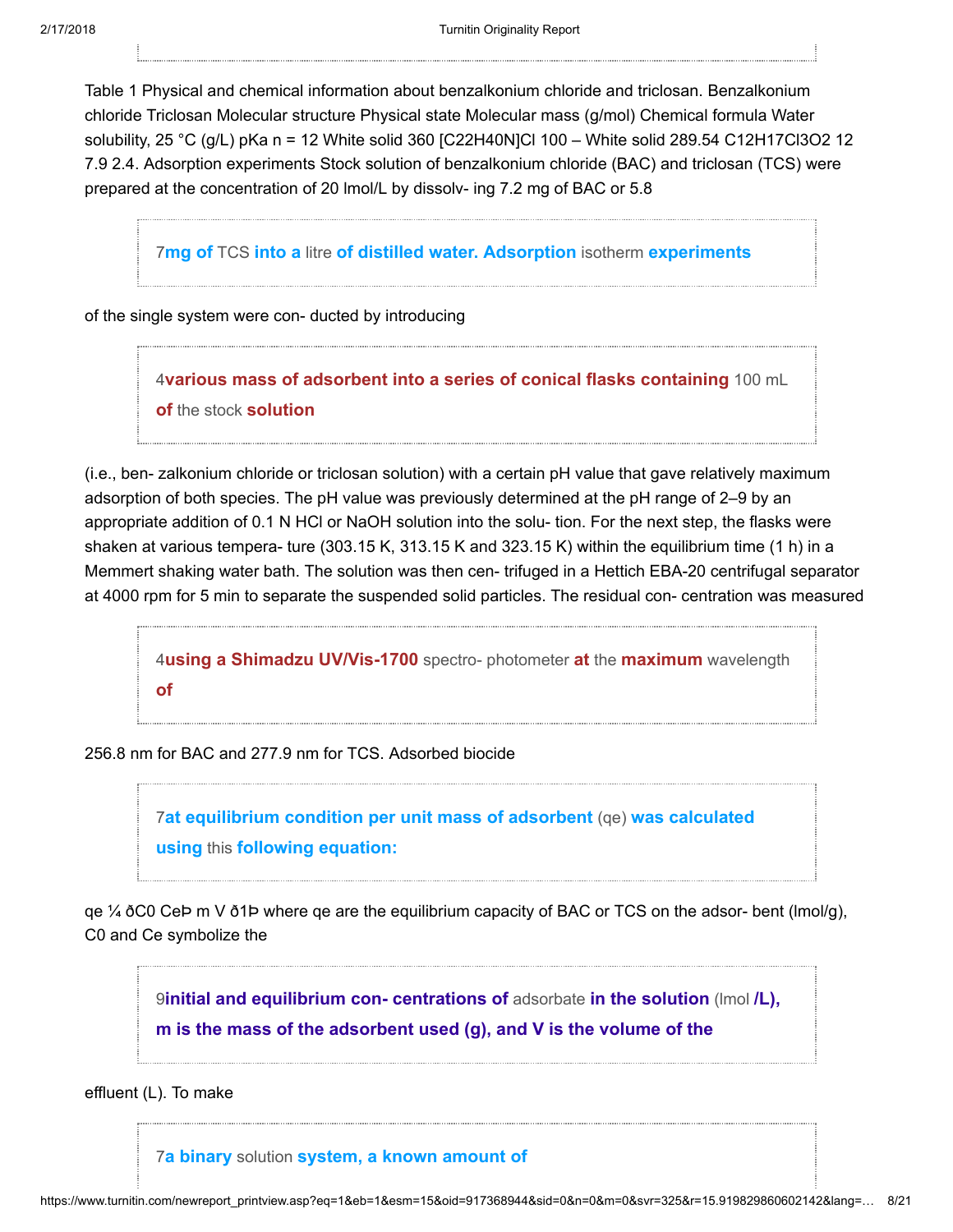benzalko- nium chloride (7.2 mg, 5.4 mg or 3.6 mg) was added into 1 L of the triclosan solution with a concentration of 20 lmol/L. The binary adsorption experiment was then conducted under the same condition as the single system. The equilibrium concentration of each bio- cide was measured using the multicomponent photometric mode, which is available within the same spectrophotometer apparatus. 3. Results and discussion 3.1. Characteristics of the adsorbents Modification of bentonite using synthetic DTAB and natural saponin surfactant under microwave irradiation certainly change the genuine characteristics of the bentonite. Table 2 encloses the effect of the microwave irradiation power level towards the characteristics of the produced organo-bentonite in this study. It is obvious that the specific surface area (SBET) and the total pore vol- ume (VT) of the organo-bentonite are dramatically decreased along with the increase of the microwave power level. These reveal that higher microwave irradiation power facilitates more blockades of some internal pores by means of the organic modifier that may hinder the sorption of N2 molecules. The other analogue evidence of the pore blockade is the diminishing of the sharp N2 desorption hysteresis loop (refer to Fig. S1 of Supporting Information) in the organo-bentonite (i.e., DTA-bentonite and S-bentonite) compared to that of the pristine one. A slight shift on the average pore size diameter approximately about 0.1–0.2 nm in organo-bentonite corresponding to the blockade of micropore by the intercalated or- ganic cation can also be seen in the Barrett–Joyner–Halenda (BJH) pore size distribution curves (inset of Fig. S1). The infrared spectral assignments of pristine and organo- bentonite are enlisted in Table S1. Several typical infrared absorption bands of montmorillonite mineral are similarly observed on the pristine and organo-bentonite. Those bands are O–H stretching, which corresponds to the structural hydroxyl groups located at the surface and along the broken edges of tetrahedral sheets, O–H bending vibrations of the hydroxyl group in adsorbed water molecules, Si–O stretching, Al–Al–OH bending vibration, Al–O–Si bending vibration, and Si–O–Si bending vibration. These results suggested that the tetrahedral– octahedral–tetrahedral layered sheets of the pristine bentonite remains intact even after the organic modification treatment. The intercalation of organic cation into the interlayer spacing of DTA-bentonite and S-bentonite can be observed by the absorption peaks of C–H stretching at wave- numbers of 2900–2800 cm 1 and C–H bending vibration at 1500–1400 cm 1. The existence of the acetyl group of S-bentonite in the IR pattern is also observed at 1712 cm 1 . Organic cation insertion may also impart an effect to the basal spacing of the bentonite. As shown in Table 2, reflection peak of the XRD pattern is shifted to the lower angle as the raise of micro- wave power level. In the beginning, a (0 0 1) reflection is seen at the 2h-angle of 6.32°, ascertaining the basal spacing of 1.40 nm while after the modification, the basal spacing is seen to be enlarged up to 2.24 and 2.27 nm at the largest microwave power output for the DTA-bentonite and Sbentonite, respectively. These results indi- cate the formation of pseudotrimolecular layer of alkyl chains, which consists of three alkyl chains forming a parallel interlocked array in the interlamellar space of the bentonite by the cation exchange mechanism between inorganic native cation of the bentonite and organic cation of DTAB or saponin. The existence of other peaks in the XRD patterns, such as quartz (Q), calcite (C), and feldspar (F) remains unchanged during the microwave induced organic modification treatment. Those XRD patterns of pristine and representation of organo-bentonite (DTA-bentonite and S-bentonite) can be found in Fig. S2 of Supporting Information section. Therefore, the surface chemical of the bentonite has been changed from hydrophilic to more organophilic by increasing microwave power level, which is more suitable to adsorb organic compounds. 3.2. Effect of pH to the adsorption The pH of the solution system contributes a crucial influence on the

16surface charge density of the bentonite [and the ionization of](javascript:openDSC(3620878379, 2909, ) Table 2 The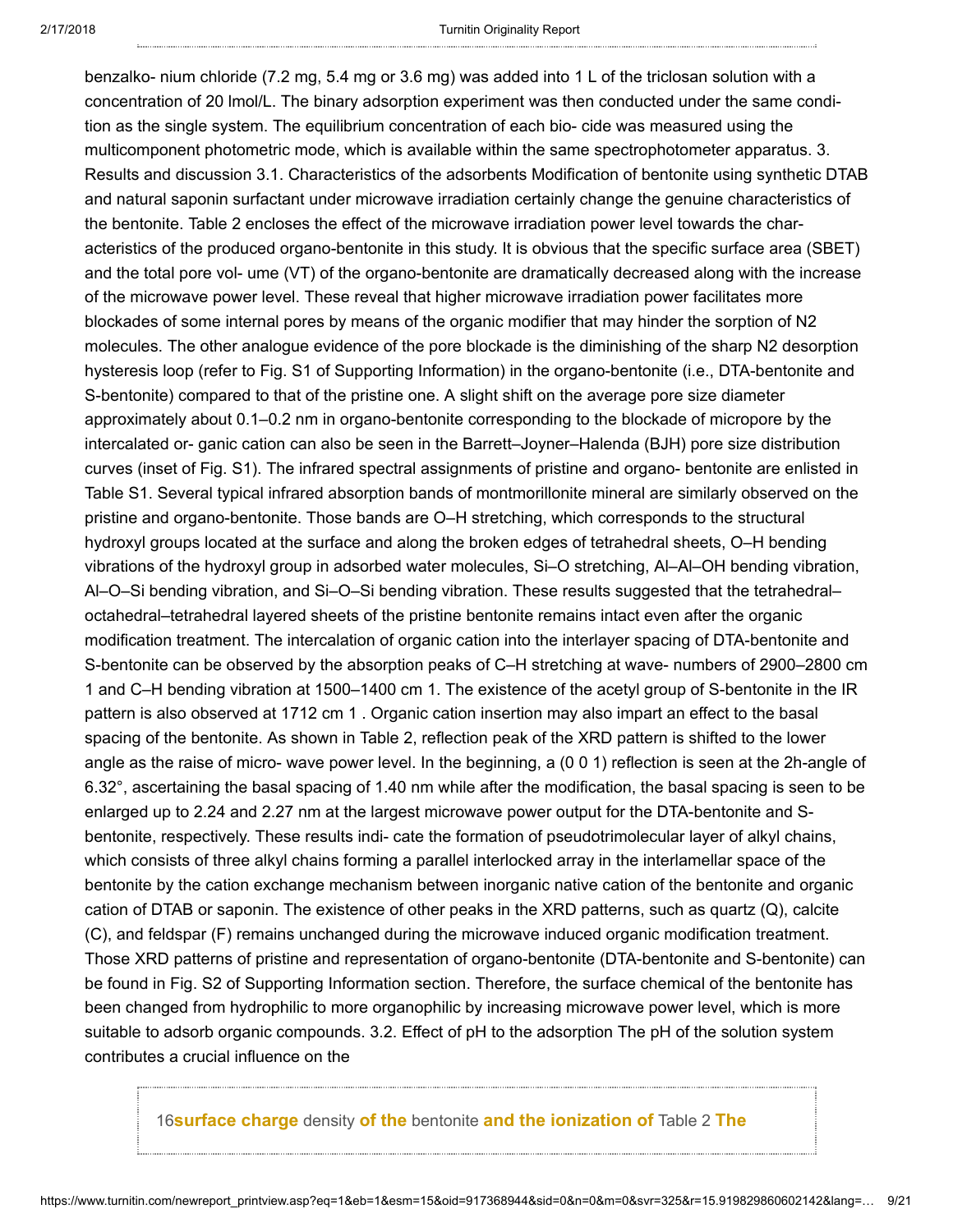characterization results of pristine bentonite and the organo-bentonite produced at the different microwave power output level. Bentonite d(0 0 1) (nm) SBET (m2/g) VT (cm3/g) Average pore diameter (nm) Pristine bentonite DTA-bentonite Power output (W) 450 810 900 S-bentonite Power output (W) 450 810 900 1.40 47.48 0.118 6.11 2.10 14.09 2.22 10.87 2.24 10.47 0.035 6.27 0.027 6.29 0.026 6.32 2.11 2.24 2.27 13.28 9.66 8.86 0.033 6.24 0.024 6.28 0.022 6.31 the adsorbate species, which may affect the removal effectivity. Based on the information in Table 1, the only adsorbate species that can be affected by pH is TCS, which has a pKa value of 7.9, while BAC, which has ionized instantly as a salt in the water, forms a stable positively charged quaternary ammonium cation that can never be affected by the pH. However, the experimental result on the pH effect, which is described in Fig. 1, shows that the pH of the solution system still has some role in the adsorption of BAC. In Fig. 1, the adsorption of BAC by either pristine or organobentonite is seen to increase for the pH value of 2–6 and then reach a plateau at the pH above 7 while the adsorption of TCS shows a relatively stable uptake at the acidic condition and goes down gradually from neutral pH. This trend could be explained by the interaction between the

# 16 **[surface charge of the](javascript:openDSC(3620878379, 2909, )** bentonite and the ionic state of the adsorbate

at the various pH. At the low pH, to be more precisely below pHpzc of the bentonite, a net repulsion between positively charged silanol and aluminol sites of montmo- rillonite crystallites and the quaternary ammonium cation takes place thus lowering the adsorbed BAC amount while for the TCS molecules, the adsorption is quite high due to the formation of the cation-p interaction between the positively charged surface of the bentonite and partial negative charge of the aromatic ring within the TCS molecular structure. Right on the pHpzc of the ben- tonite, the neutral surface charge of the bentonite is occured, and this may nullify the net repulsion thus slightly increase the removal efficiency of BAC. The adsorption of TCS remains high because of the formation of hydrogen bonding between the alumi- nol and/or silanol with the phenolic group of the TCS molecule. At the higher pH, which is above pHpzc of the bentonite, the surface becomes deprotonated and negatively charged. At this point, the adsorption of BAC rises to its peak due to the electrostatic attraction between the positive charged benzalkonium cation and the negatively charged surface; while the adsorption of TCS maintains its stability by the mechanism of anion-p interaction between the negative surface of the bentonite and partial positive charge of the chlorobenzene group of the TCS molecule. Starting at the pH of 7, a gradual decline on the adsorption of TCS was occurred as the result of the partial ionization of the phenolic group within the TCS structure thus creating the anionic form of TCS that leads to the electrostatic repulsion with the surface of the bentonite. The other remarkable case that can be noticed in Fig. 1 is the higher removal effectivity for the adsorption of TCS on the organo-bentonite and the lower one for the BAC. It can be implied that the exchange of interlayer inorganic cation with surfactant cat- ion is responsible for the occurrence of this phenomenon. In addi- tion to the expansion of the interlayer and basal spacing, the intercalation of surfactant cation in the clay may induce a unique degree of intermolecular attraction force, such as van der Waals A 20 18 %Removal 16 14 12 Pristine bentonite DTA-bentonite Sbentonite 10 2 4 6 8 10 pH force with specific hydrophobic molecule, for example, TCS molecule in this study, which gives beneficial properties to- wards its adsorption process in spite of the constriction of its initial specific surface area and pore volume. On the contrary, BAC mole- cules, which may also serve as the organic cation in the solution sys- tem, have lost the most of possibility to form strong electrostatic attraction force due to the prior surfactant cation intercalation, leav- ing the weak van der Waals force as the single force that develops the adsorption. This force diminution leads to the abatement of its adsorption on the surface of organo-bentonite. However, it can be seen from Fig. 1 that the depression of the BAC removal is not so sig- nificant as the previous theory may reveal. This could be explained by the propensity of van der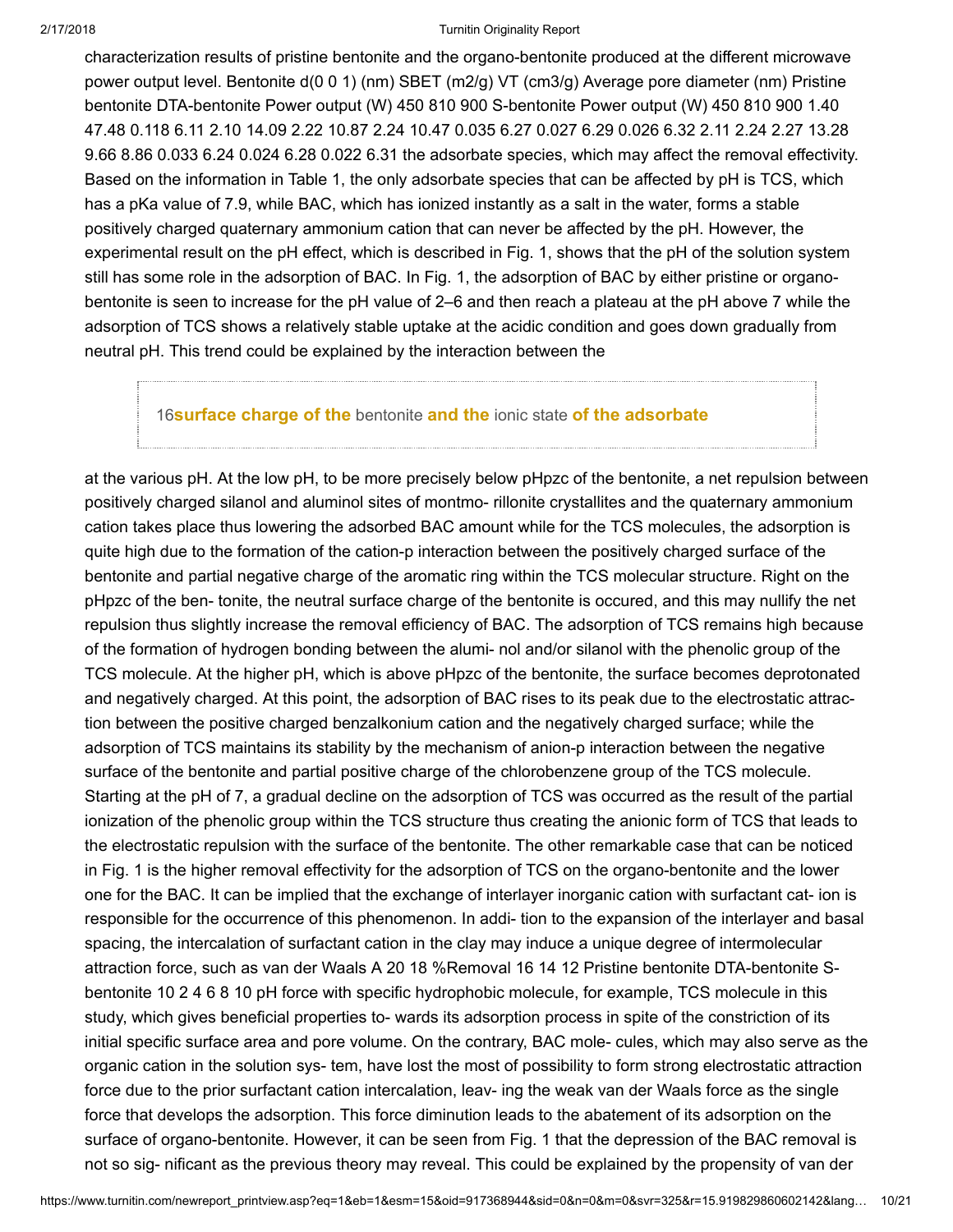Waals attraction force that becomes larger for a larger molecules. The greater molecular weight of BAC compared to TCS contributes a greater van der Waals attraction force that may withstand the rate of the removal capacity reduction due to the loss of strong electrostatic force. 3.3. Adsorption isotherms of a single component Up to date, there are many available adsorption isotherm mod- els, which posses a number of parameters that can be used to describe the equilibrium adsorption of certain adsorbate. Among all isotherm equation, Langmuir and Freundlich isotherm equation have satisfactorily used for the evaluation of many adsorption sys- tems. In most of the recorded adsorption studies, Langmuir iso- therm has been well known to be superior against Freundlich isotherm in representing adsorption equilibria data since it fea- tured the Henry's law limit at low concentration and possesses sat- uration capacity at high concentration domain. In contrast to the Langmuir isotherm, the lack of fundamental thermodynamics con- sideration in pure empirical Freundlich isotherm equation may form an infinite adsorption as the increasing equilibrium concen- tration value. Thereby, Langmuir may offer the simplest and most useful model for the best understanding of the both physical and chemical adsorption in gas and liquid systems. The Freundlich equation was developed empirically for express- ing an isothermic quantity of gas adsorbed by unit mass of adsor- bent with pressure. The equation can be written as follows:  $qe\frac{1}{4}$  KF C1e=n  $\delta$ 2P where KF is the Freundlich constant reflecting the adsorption affinity [(lg/g) (L/lg) n or (lmol/g) (L/lmol)

7n] and n is a dimensionless intensity index of [the surface heterogeneity](javascript:openDSC(557666870, 37, )

degree. The adsorption favorability can be determined by judging on the n values, whether it favorable (2 < n < 10), moderately difficult B 22 20 18 %Removal 16 14 Pristine bentonite 12 DTA-bentonite S-bentonite 10 2 4 6 8 10 pH Fig. 1. Effect of the pH on the adsorption of benzalkonium chloride (A) and triclosan (B) onto the pristine bentonite, DTA-bentonite and S-bentonite (m adsorbent =  $0.1$  g, T = 303.15 K, t = 1 h). (1 < n < 2) or poor  $(n < 1)$ . The n value that is higher than 10 indi- cates non-reversible behavior of the adsorption isotherms. On the other side, Langmuir equation is essentially postulated from a simple equilibrium kinetic mechanism theoretical basis with several underlying assumptions, which state that the surface of the adsorbent has a fixed number of uniform site with identical adsorption enthalpy and affinity; the adsorbed molecules do not interact; the adsorption occurs through the same mechanism, and the adsorbed molecules can only form a monolayer on the out- er surface of adsorbent. The mathematical expression of Langmuir isotherm is shown by the following equation: qe ¼ qm 1 þKLKCLeCe ð3Þ where qm

# **7[is the Langmuir constant](javascript:openDSC(557666870, 37, ) defining the maximum sorption capacity when the**

solid is covered with a monolayer (lg/g or lmol/g) and KL is the adsorption affinity constant (L/lg or L/ lmol). Those constants also can be used to determine the practical limit of the adsorption capacity and aid the identification of relative adsorption performance. By knowing those adsorption parameters, a dimensionless constant expressed by RL, also can be calculated using a mathematical equation proposed by Weber and Chakravorti [20]: RL ¼ 1 ð4Þ 1 þ KLC0 where C0 is the initial concentration of adsorbate in the solution. The value of RL is useful to

26indicate the adsorption nature to be favorable  $(0 \le R L \le 1)$ , unfavorable  $(R L > 1)$ 1), linear ( $RL = 1$ ), or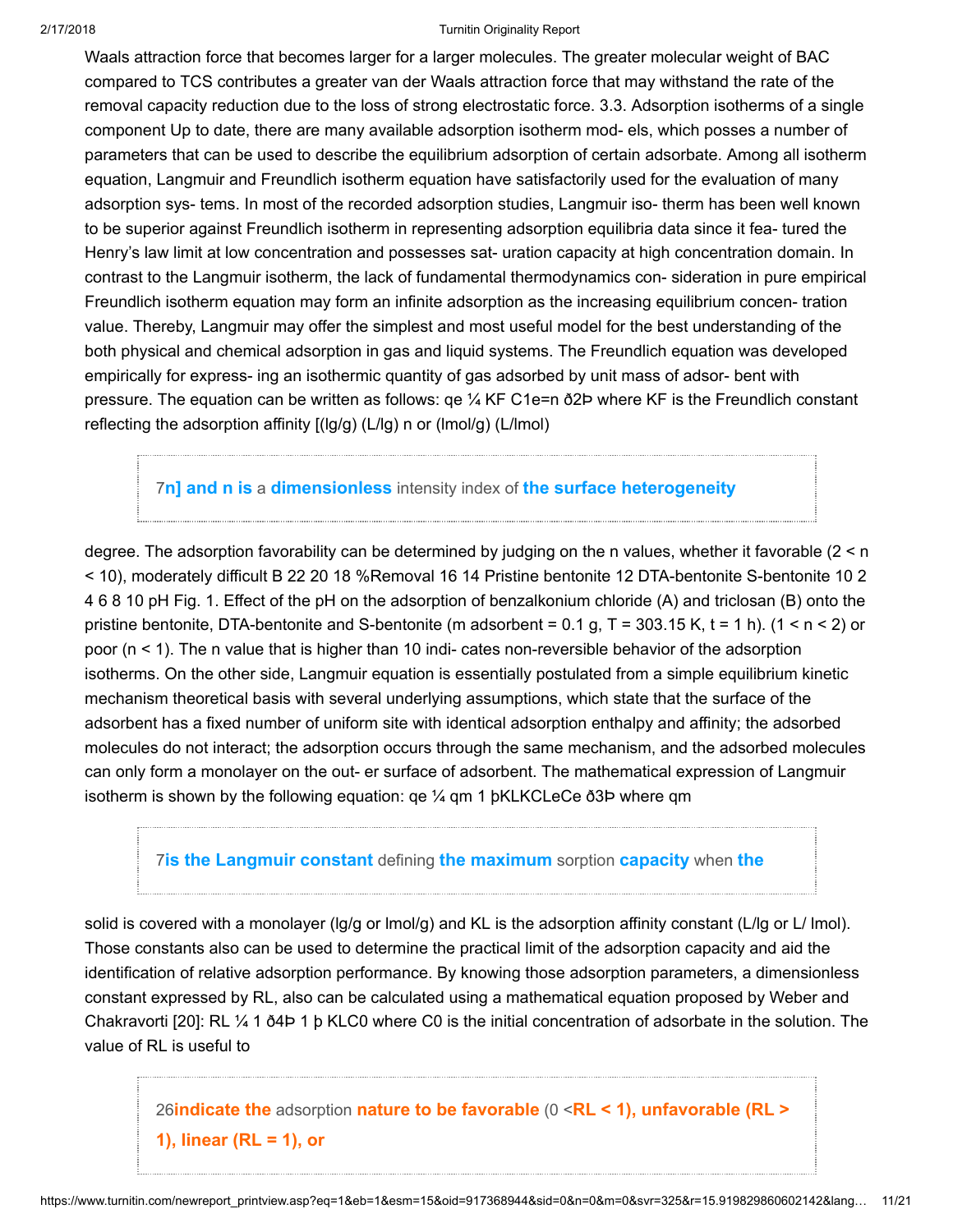highly favorable and non-reversible (RL = 0). Adsorption affinity (KF and KL) and the other parameter (qm for Langmuir isotherm or n value for Freundlich isotherm) may pro- vide a glimpse of light to understand the occurring adsorption mechanism. At this present, there are three possible adsorption mechanism: physisorption, chemisorption or combination thereof. To distinguish the mechanism, quantification of adsorption heat is generally done. The distinct difference can be observed on the physisorption and chemisorption while the combination appears as the transitional value of those two. This thermodynamical prin- ciple, therefore, allows the temperature to affect the adsorption process. Naturally, the adsorbed amount of adsorbate in physisorption shows a decreasing behavior towards the temperature increase, whereas on the chemisorption, the contrary result is found until a certain temperature is reached. This tendency may arise because of the fundamentally different existed bond formation between the physisorption and chemisorption, the weak intermolecular bond and strong chemical bond (i.e., ionic or covalent bond) formation. While the adsorption is usually an exothermic process due to reduction of surface entropy, higher temperature may lead to the desorption as prescribed by the principle of Le Chatelier but a fair requirement of activation energy in chemisorption phenomena, which is needed to be surpassed to form a chemical bond, promote the system to absorb a certain extent of thermal energy thus main- tains the adsorption to increase spontaneously. Based on that, physisorption can be typically characterized by a decrease on the values of adsorption parameters along with the rising temperature while the chemisorption generally shows the opposite. The correlation between experimental adsorption equilibrium data and the isotherm model was analyzed by applying nonlinear regression fitting in the SigmaPlot 11.0 software (Systat Software Inc.). Fig. 2 depicts the comparison of the fitting using Freundlich and Langmuir isotherm models on the single adsorption experi- ment data while the

## 19values of the [fitted parameters](javascript:openDSC(3080498, 37, ) are enlisted in Table 3. From the adsorption

parameters evaluation, it is obvious that the values of constant n show an erratic pattern and instead of increasing surface heterogeneity due to the intercalation of surfac- tant organic cation, the magnitude of constant n for organo- bentonite is lower than that of the pristine-bentonite. In addition to that, the assessment of R2 values also indicate that Langmuir isotherm describes experimental data better than Freundlich isotherm. Therefore, compared to Freundlich isotherm, Langmuir isotherm prevails as an excellent way to evaluate adsorption equilibria data for single component system. As presented in Table 3, the adsorption affinity (KL) and maxi- mum adsorption capacity (qm) onto the pristine and organo-ben- tonite are diminishing with increasing temperature. This indicates that higher temperature facilitates the solubilization of adsorbate molecules in the solution thus preventing the adsorp- tion. In addition, this phenomenon reveal that adsorption of BAC and TCS mainly occurs due to the physisorption. Although the adsorption of BAC onto the pristine bentonite theoretically takes place by the electrostatic attraction, which is identical to the chemisorption, the physisorption appears as the governing adsorp- tion mechanism. This can be analyzed from the possible bonding strength that can be formed between the small amount of organic cation (dilute BAC concentration) and inorganic oxide anion on the montmorillonite surface. In dry montmorillonites, the bonding force between exchangeable cations and the montmorillonite sheets

14is relatively strong, but when the wet conditions occur, water is drawn into [the interlayer space between sheets and causes the clay to swell](javascript:openDSC(1592782850, 43, ) dramatically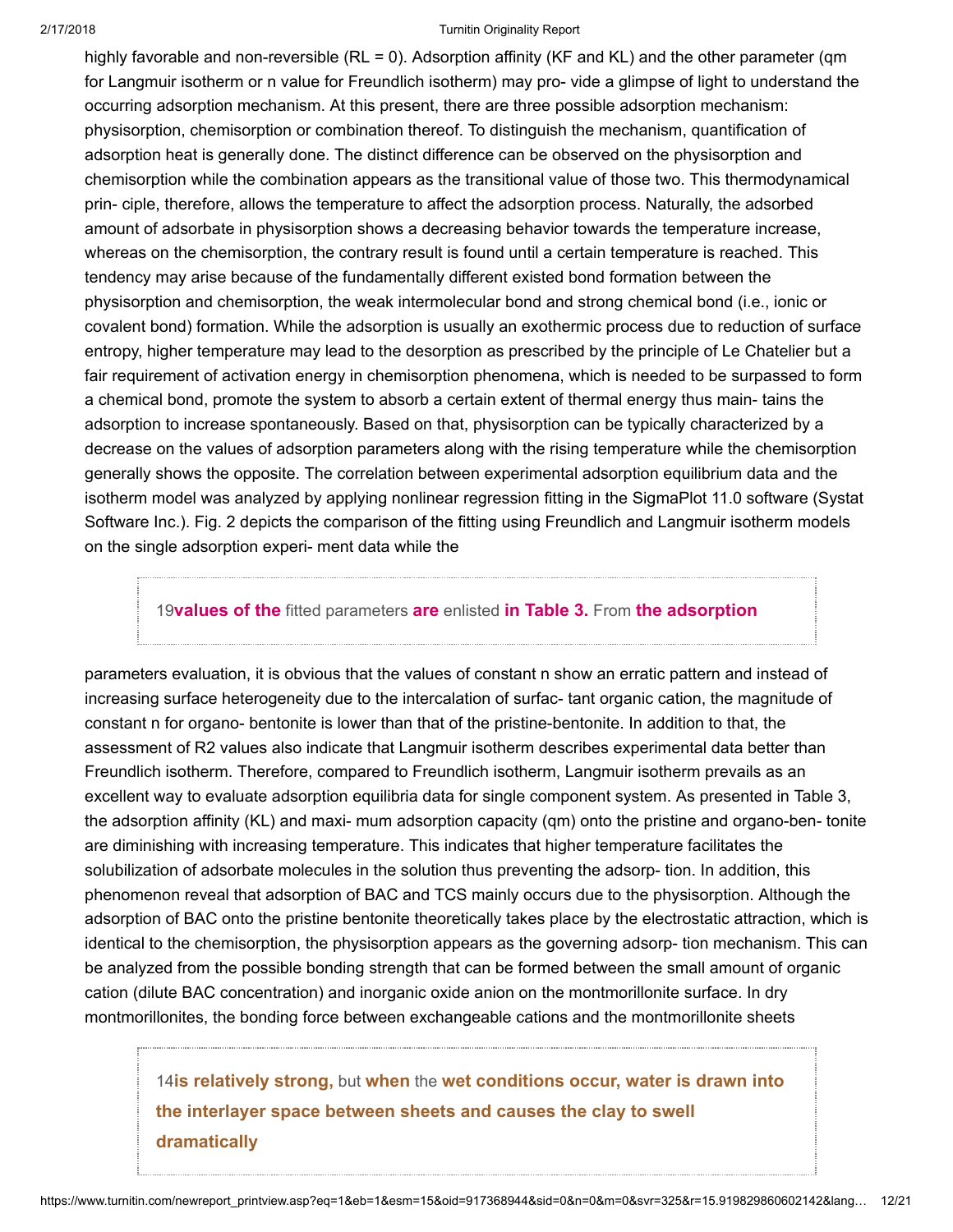thus weakens the bonding force [21]. All RL values assert that the adsorption of BAC and TCS are favored over the temperature range of this study. 3.4. Thermodynamic parameters of the single system Thermodynamics aspect is useful to reveal the precise nature of the adsorption system. Thermodynamics

9[parameters, such as](javascript:openDSC(53554147, 37, ) activation energy (Ea, kJ/mol),

the Gibb's

17free energy change (DG°, kJ/mol), standard enthalpy change (DH°, kJ/mol), standard **entropy change (DS°, kJ/mol K)**, and isosteric heat of adsorption

(DHx, kJ/mol) cannot be obtained directly from the experiment but can be calculated from the adsorption data. The Gibb's free en- ergy change has already known as the most fundamental criterion for the spontaneity of a process and its relation to the adsorption can be defined

12[by the following equation: DG ¼ RT ln](javascript:openDSC(32780108, 37, ) KD ð5Þ where R is the ideal gas constant (8.314 10 3 kJ mol 1 K 1), T is the temperature  $(K)$ , and KD is the

linear sorption distribution coef- ficient. The values of KD are simply obtained as the intercept of a straight line plot of ln (qe/Ce) versus Ce (figures are not shown), fol- lowing Khan and Singh method [22]. The correlation of constant KD and

23[Gibb's free energy change](javascript:openDSC(33627247, 37, ) then can be

reformed to an expres- sion of

23[standard enthalpy change and standard entropy change](javascript:openDSC(33627247, 37, ) by applying the

classical van't Hoff equation: lnKD  $\frac{1}{4}$  DS R DH R 1 T  $\delta$ 6P where the value of DH° and DS° are the slope and intercept of a lin- ear fitting of ln KD vs. 1/T, respectively. Table 4 shows the values of the thermodynamic parameters for the adsorption of BAC and TCS.

25[The negative values of](javascript:openDSC(557590632, 37, ) the Gibb's free energy change exhibit that all

adsorption

occur spontaneously.

# 25[The free energy change of adsorption](javascript:openDSC(557590632, 37, )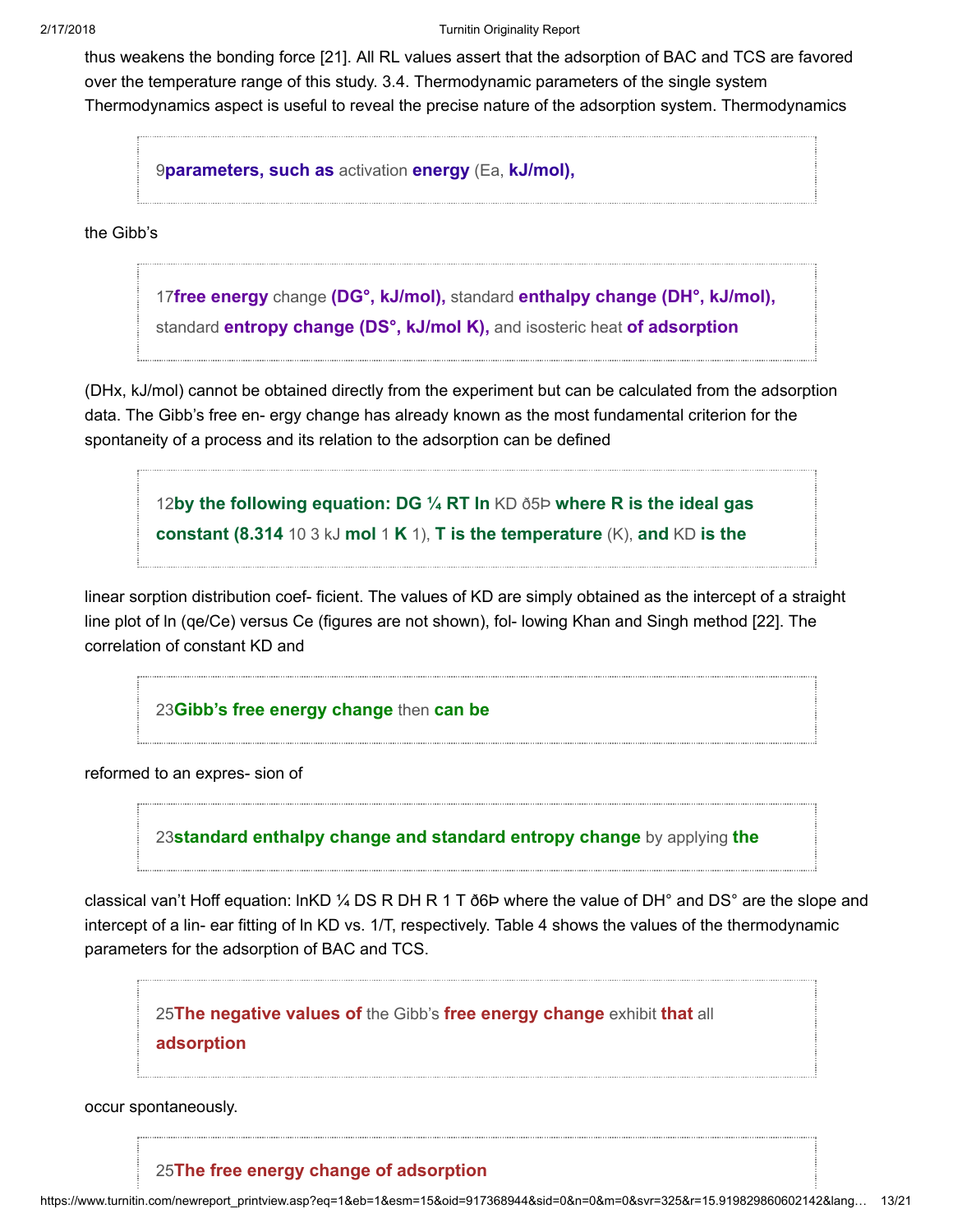(DG°) was found to decrease with an increase in temperature indicating that higher tempera- ture causes the adsorption process to be easier even though the DH° value features a negative sign, which refers to an exothermic behavior of the adsorption process. This could be thermodynami- cally explained by the positive value of DS° that reflects the strong Fig. 2. Freundlich and Langmuir model fittings towards single adsorption data of benzalkonium chloride and triclosan on the pristine bentonite, DTA-bentonite and S-bentonite. confinement of adsorbate species towards the sorption sites on the surface

24and the increased [randomness at the solid-solution](javascript:openDSC(2888317, 37, ) inter-face during the adsorption process. In addition, the increasing mobility of the adsorbate molecules in the

solution with the tem- perature rise may intensify

18the adsorption chance [of the adsorbate](javascript:openDSC(45993109, 37, ) towards the surface. In agreement with the evaluation of

adsorption isotherm parameters, the magnitude of the negative Gibb's free energy change exhibits

15that the adsorption of TCS [onto organo-bentonite](javascript:openDSC(3742349349, 772, ) solid is

preferred rather than its adsorption onto the pristine ben- tonite at a given temperature while the adsorption of BAC is more favored on the pristine bentonite. Furthermore, the DH° value indi- cates that the adsorption process truly belongs to physisorption (i.e., 20.9 kJ/mol), is not chemisorption (i.e., 80–200 kJ mol 1). These facts confirm that the thermodynamic parameters may have a strong correlation towards the adsorption isotherm parameters; therefore the parameters may be harnessed further in the model- ing of multicomponent isotherm. 3.5. Adsorption isotherms of a binary system Proper model of multi-component adsorption equilibria

1[data may provide a complete description of the adsorption process in the](javascript:openDSC(55700183, 37, ) **practical application, yet, it is a challenging task to build it.** Multicomponent adsorption

is mainly controlled by the com- petition phenomena in the solution and/or the interface of the solid and the solution, which is hard to be incorporated to the isotherm equation due to its complexity. Thereby,

1[most of the available empirical or semi-empirical adsorption models often](javascript:openDSC(55700183, 37, ) lack of the theoretical basis and may not be able to accurately predict the adsorption behavior.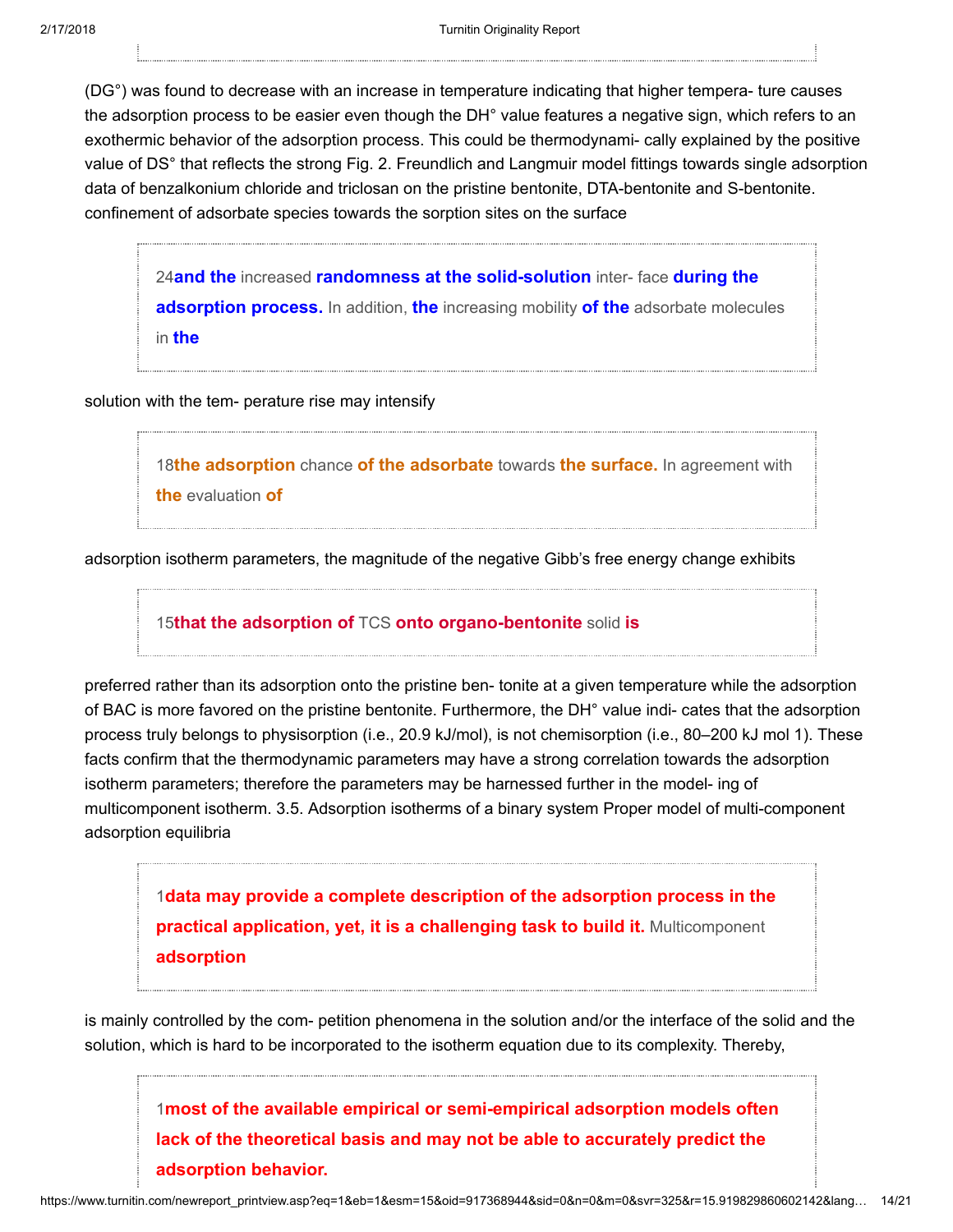It is undeniable too that to correlate multicomponent adsorption equilibria data Table 3 The adsorption parameters of Freundlich and Langmuir isotherm for single adsorption of benzalkonium chloride and triclosan.

4[Adsorbent Adsorbate T \(K\)](javascript:openDSC(38225094, 37, ) Freundlich parameters Langmuir parameters KF ( $|$ mol  $/g$ ) ( $L$ 

lmol) n n R2 qm (lmol/g) KL (L/lmol) R2 RL Pristine bentonite Triclosan Benzalkonium chloride DTAbentonite Triclosan Benzalkonium chloride S-bentonite Triclosan Benzalkonium chloride 303.15 313.15 323.15 303.15 313.15 323.15 0.4419 0.4336 0.4228 0.7548 0.7578 0.7603 303.15 313.15 323.15 303.15 313.15 323.15 0.4767 0.4649 0.4565 0.7082 0.7072 0.7077 303.15 313.15 323.15 303.15 313.15 323.15 0.4894 0.4861 0.4850 0.7098 0.7081 0.7073 1.2756 1.2786 1.2756 1.7329 1.7455 1.7605 0.85 0.84 0.84 0.98 0.98 0.97 1.2706 1.2669 1.2645 1.7567 1.7578 1.7591 0.87 0.86 0.86 0.97 0.97 0.97 1.2704 1.2695 1.2697 1.7571 1.7561 1.7557 0.87 0.87 0.87 0.97 0.97 0.97 11.6136 11.4123 11.1817 5.9914 5.9696 5.9331 0.0306 0.0303 0.0302 0.0939 0.0938 0.0937 12.3287 12.3215 12.2803 5.6478 5.6394 5.6389 0.0315 0.0307 0.0302 0.0902 0.0901 0.0901 12.5316 12.5076 12.5028 5.6528 5.6495 5.6448 0.0319 0.0318 0.0317 0.0904 0.0902 0.0902 0.99 0.99 0.99 0.99 0.99 0.99 0.99 0.99 0.99 0.99 0.99 0.99 0.99 0.99 0.99 0.99 0.99 0.99 0.9999 0.9999 0.9991 0.3474 0.3477 0.3479 0.6135 0.6195 0.6231 0.3566 0.3568 0.3569 0.6103 0.6114 0.6121 0.3561 0.3566 0.3566 Table 4 Thermodynamic parameters for benzalkonium chloride and triclosan adsorption in single systems onto bentonite and TTA-bentonite. Adsorbent T (K) Benzalkonium chloride Triclosan DG°

10[\(kJ/mol\) DS° \(kJ/mol K\)](javascript:openDSC(34016929, 37, ) DH° (kJ/mol) DG° (kJ/mol) DS° (kJ/mol K) DH° (kJ/mol)

Pristine bentonite DTA bentonite S bentonite 303.15 313.15 323.15 303.15 313.15 323.15 303.15 313.15 323.15 4.7175 4.8758 5.0341 0.0158 0.0821 4.4773 4.6127 4.7481 0.0135 0.3732 4.6906 4.8452 4.9998 0.0155 0.0359 4.5133 4.6518 4.7901 0.0138 0.3178 4.6919 4.8456 4.9994 0.0154 0.0313 4.5260 4.6730 4.8201 0.0147 0.0676 satisfactorily an advanced computer is required to perform a complex algorithm such as those in the ideal adsorption solution theory (IAST) and its modified forms, fast-IAS and real adsorp- tion solution theory (RAST). On the other hand, extended-Langmuir offers the simple isotherm models that adequately built on the thermodynamic and kinetic basis to describe multicomponent adsorption equilib- ria. Competitive adsorption in the multicomponent system of this study is simply described by the extended Langmuir isotherm in these following mathematical equations: qe;1 ¼ 1 þ KqLm;1;1 CKe;1L;1þ KCLe;;21 qe;2 ¼ 1 þ KqLm;1;2 CKe;1L;2þ KCLe;;22 Ce;2 Ce;2 ð7Þ ð8Þ where qm,1 and qm,2 are the maximum sorption capacity of adsor- bent for TCS and BAC, while KL,1 and KL,2 are adsorption affinity constants of TCS and BAC, respectively. All Langmuir parameters (qm,1, qm,2, KL,1 and KL,2) are obtained from single adsorption iso- therm data of each component and introduced to Eqs. (7) and (8) for calculating the predicted qe values of each component. To as- sess the fitting, an error calculation between predicted and mea- sured qe values is performed. Although extended-Langmuir model has been reported successfully in predicting liquid phase binary adsorption equilibrium data just based on the minimal error be- tween predicted and measured, such approach still lacks in reflecting the involvement of the competition between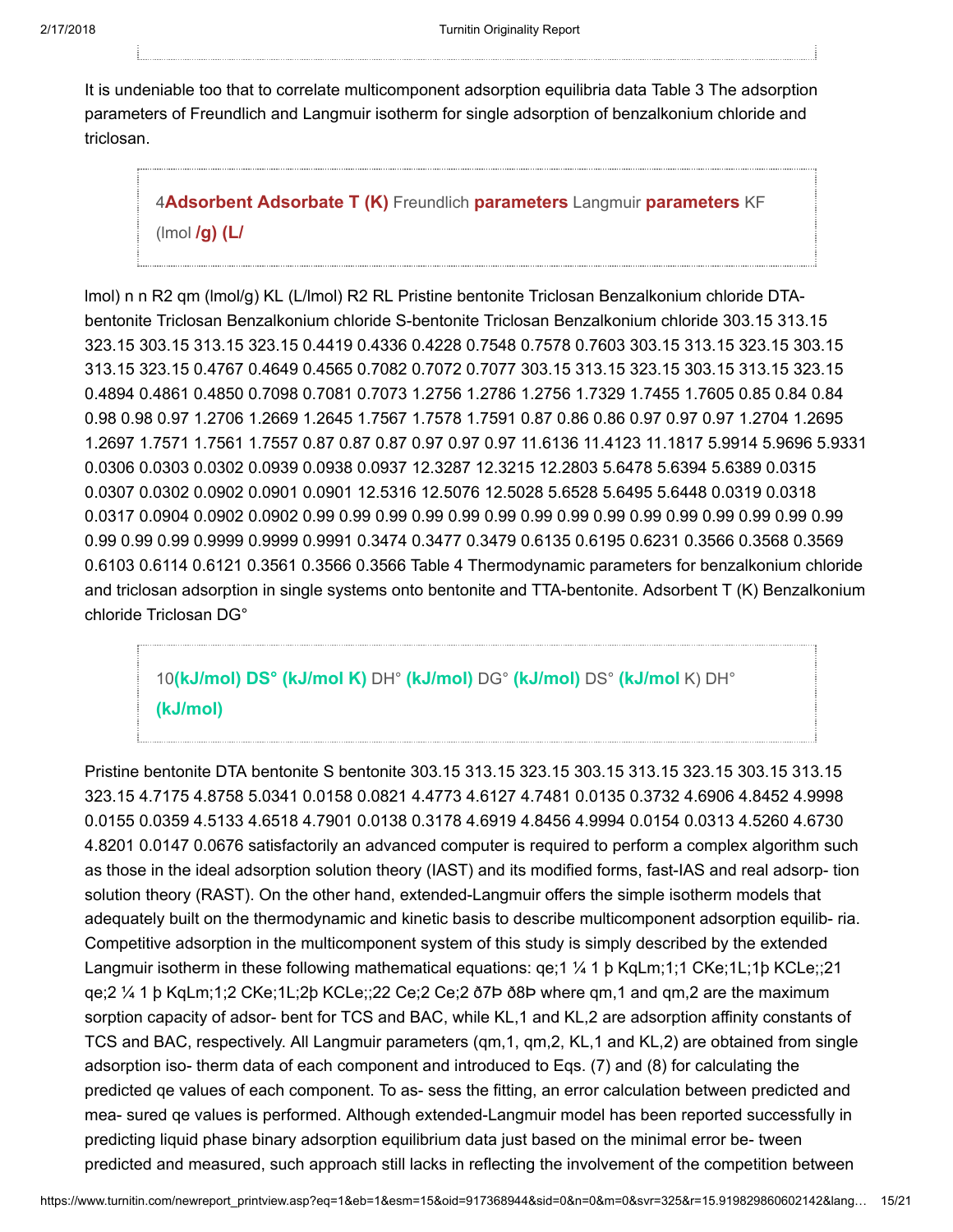adsorbate molecules in the solution and on the active surface sites. There- fore, a few slight mathematical modification should be proposed to improve the accuracy of predictions and theoretical basis

1of the extended [-Langmuir model.](javascript:openDSC(55700183, 37, ) In the binary adsorption,

the active sorption

## 22[sites on the solid surface](javascript:openDSC(42724282, 37, ) are occupied by

two kinds of adsorbate molecule with a specific coverage reflecting its competition effect. The competi- tion may arise until a certain component prevails from the other, but the total monolayer surface coverage by both components should not exceed unity as postulated by the basic Langmuir equation. The competition then can be depicted by natural loga- rithmic plots that reflect the equilibrium condition of the single adsorption and the competition itself. Therefore, the binary max- imum sorption capacity in the equilibrium condition can be as- sumed

1[equal to the log mean value of each maximum sorption capacity of the](javascript:openDSC(55700183, 37, ) solute in single adsorption system

that can be formulated mathematically as follows: qm;2ðsingleÞ qm;1ðsingleÞ qm;bin ¼ ln qqmm;;21ððssiinngglleeÞÞ ; with qm;2ðsingleÞ > qm;1ðsingleÞ ð9Þ The affinity constant (KL) measures the attraction strength of the adsorbate molecule towards the surface active site that is the higher the affinity, the adsorbate molecules that tend to cov- er the surface.

4[Since the competition](javascript:openDSC(38225094, 37, ) of adsorbate components in the binary adsorption system existed, the affinity of

each Table 5 Sum of square error (SSE) values for the extended Langmuir and its modified model of the binary adsorption of benzalkonium chloride and triclosan at various mixtures and temperatures. Adsorbent Initial concentration (lmol/L) T (K) Extended Langmuir Modified extended Langmuir Co,triclosan Co,benzalkoniumchloride SSEtriclosan SSEbenzalkoniumchloride SSEtriclosan SSEbenzalkoniumchloride Pristine bentonite 20 DTA-bentonite S-bentonite 20 20 20 20 20 20 20 20 20 20 20 20 20 20 20 20 20 20 20 20 20 20 20 20 20 20 20 15 10 20 15 10 20 15 10 303.15 313.15 323.15 20 15 10 20 15 10 20 15 10 303.15 313.15 323.15 20 15 10 20 15 10 20 15 10 303.15 313.15 323.15 10.440970 20.133187 38.450752 9.814283 19.076506 36.571842 9.230475 18.035454 34.781394 15.020413 27.499932 50.375994 14.960781 27.234831 50.000504 14.808665 27.122724 49.426541 14.104274 25.987715 47.568724 13.678340 25.186422 46.456712 13.314371 24.536537 45.318928 0.157378 0.237884 0.759162 0.172429 0.196068 0.693595 0.197028 0.163540 0.625388 0.311061 0.794490 1.372068 0.289328 0.755964 1.318352 0.310190 0.770065 1.274867 0.247219 0.681162 1.258606 0.231163 0.660619 1.223793 0.238611 0.640252 1.198186 0.000284 0.000151 0.000119 0.000161 0.000190 0.000117 0.000289 0.000171 0.000242 0.000310 0.000353 0.000145 0.000198 0.000179 0.000144 0.000270 0.000134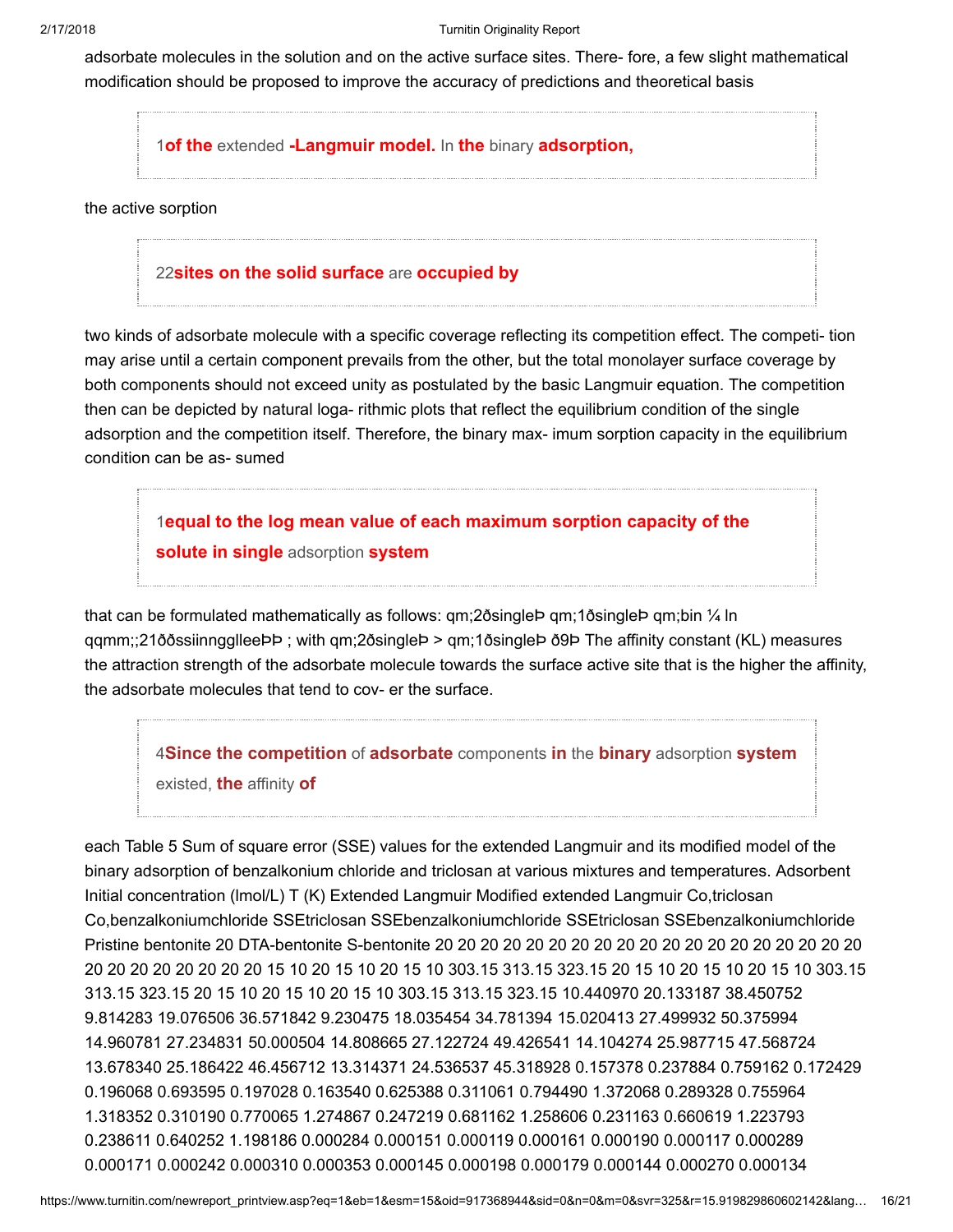0.000245 0.000269 0.000378 0.000160 0.001198 0.000245 0.000772 0.000249 0.000111 0.000116 0.0003886 0.000298 0.000260 0.000350 0.000295 0.000394 0.000155 0.000201 0.000242 0.000430 0.000341 0.000241 0.000149 0.000445 0.000423 0.000117 0.000273 0.000279 0.000177 0.000115 0.000150 0.001686 0.000588 0.001807 0.000161 0.000281 0.014387 component should be weaker than those in the single adsorption system making the direct use of the single adsorption affinity constant to be invalid. Therefore, the KL from single isotherm data could be corrected by the equations below: KL;1ðbinÞ ¼ KL;1ðsingleÞ DG1ðsingleÞ C0;1 DG1ðsingleÞ C0;1 þ DG2ðsingleÞ C0;2 ! KL;2ðbinÞ ¼ KL;2ðsingleÞ DG2ðsingleÞ C0;2 DG1ðsingleÞ C0;1 þ DG2ðsingleÞ C0;2 ! ð10Þ ð11Þ In Eqs. (9) and (10), the competitive behavior of the adsorbate components are expressed

1[as the ratio of the multiplication value between standard Gibb's free energy](javascript:openDSC(55700183, 37, ) change and initial concentra- tion of certain adsorbate to the summation of those values for both

components. It can be noticed that in Eqs. (10) and (11), the

1[adsorption affinity of an adsorbate species in the binary adsorption system](javascript:openDSC(55700183, 37, ) is reduced from its adsorption affinity in the single adsorp-tion system by the presence of adsorbates competition.

Introduc- tion of the

19**[initial concentration of the adsorbate](javascript:openDSC(3080498, 37, )** species in this equation represents the increasing tendency of

adsorption affinity or the shifting act of equilibrium condition towards the adsorption along with the increasing initial concentration, which is in confor- mance with the Le Chatelier's principle. Here, the standard Gibb's free energy is constrained to be less than or equal to zero, which also means that only the spontaneous one is concerned to the com- petition phenomena. Substitution of Eqs. (9)–(11) into Eqs. (7) and (8) gives the following mathematical expressions: qe;1ðbinÞ ¼ 1 þ KL;1ðqbmin;ÞbinCeK;1Lðb;1inðbÞinþÞ KCL;e2;1ðbðbininÞÞ Ce;2ðbinÞ ð12Þ qe;2ðbinÞ 1 þ KL;1ðqbmin;ÞbinCeK;1ðLb;2inðbÞinþÞ KCLe;2;2ðbðbininÞÞ Ce;2ðbinÞ ¼ ð13Þ Eqs. (12) and (13) are assigned as the modified extended-Langmuir isotherm model in this study, and its prediction per- formance is tested in terms of the sum of square error towards the experimental binary adsorption isotherm data. The quantifi- cation of adsorbed equilibrium capacity and its sum of square error (SSE) against the experimental data are performed by Microsoft Office Excel 2007. To observe the improvisation, the SSE values of the predicted equilibrium adsorption capacity from the original extended Langmuir model are also counted. The result of the SSE quantification is summarized in Table 5, while some representation plots that show the aptness between the calculated and experimental adsorption data are illustrated in Fig. 3. The incorporation of the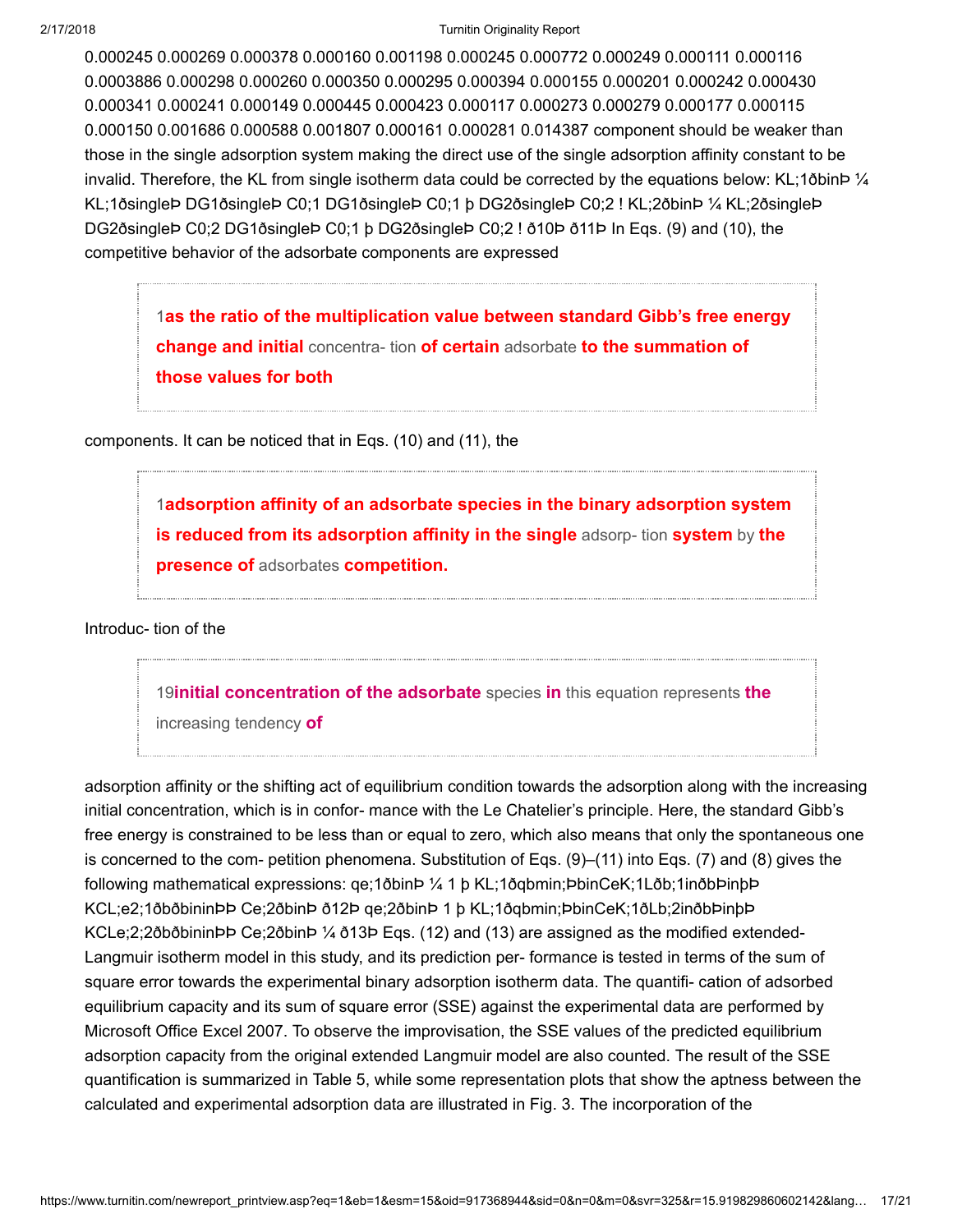1[log mean value of maximum adsorption capacity and the Gibb's free energy](javascript:openDSC(55700183, 37, ) ratio in the extended Langmuir model gave better representation of the experimental data than the original extended Langmuir model

as indicated in Table 5 and Fig. 3. Judging from the SSE, original extended Langmuir equation produces relatively small error only on the adsorption of BAC that can be presumed as its limited well-reputed capability in performing binary adsorption data prediction of a component with a high affinity relative to its molecular competitor while the modified extended Langmuir is capable to predict both adsorbates system due to the incorpora- tion of the thermodynamical favorability ratio, which may give a proportional relative affinity of an adsorbate to the adsorbent surface. In the real experimental data view, the competition between adsorbate species during the adsorption was indicated by the decreasing adsorbed amount, whereas the presence of either BAC or TCS decrease the uptake capacity of the other relative to the single adsorption data. However, it should be noticed that the significance decrease on TCS uptake is observed on the organo-bentonite (i.e., S-bentonite and DTA-bentonite), while Extended Langmuir Original Modified A B C Fig. 3. The aptness of

22original and modified [extended Langmuir models against experimental](javascript:openDSC(42724282, 37, ) binary adsorption **data** 

of benzalkonium chloride (BAC- ) and triclosan (TCS- ) at 303.15 K onto S-bentonite using. (A) Co benzalkonium chloride = 20 lmol/L, Cotriclosan = 20 lmol/L, (B) Co benzalkonium chloride = 15 lmol/L, Co triclosan = 20 lmol/L, (C) Co benzalkonium chloride = 10 lmol/L, Co triclosan = 20 lmol/L. the decreasing the BAC uptake is seen on the pristine bentonite. This could be possible because of the nature of each adsorption affinity, that is, a strong adsorption affinity of certain species on either pristine or organo-bentonite contributes an ability to pre- serve its uptake in the middle of molecular competition. 4. Conclusions Removal of micro-pollutant compounds, namely, benzalkonium chloride (BAC) and triclosan (TCS) from synthetic wastewater was studied using pristine and organo-bentonite. The organo-bentonite was modified with two kinds of surfactant: synthetic DTAB surfac- tant and natural saponin surfactant under microwave irradiation. Microwave irradiation contributes positive effect on the intercala- tion of organic cation that can be seen by interlamellar space broadening and pore blockage. The uptake capacity of the BAC is at its greatest point when it is adsorbed by the pristine bentonite while the maximum adsorption of TCS is achieved by applying the organo-bentonite. The optimum pH for both adsorption is lied on the slightly acidic condition (pH of 6). The Langmuir model for

1[single component adsorption](javascript:openDSC(55700183, 37, ) and the thermodynamically modified extended Langmuir model are able to represent the

single and bin- ary component adsorption data, respectively. Acknowledgement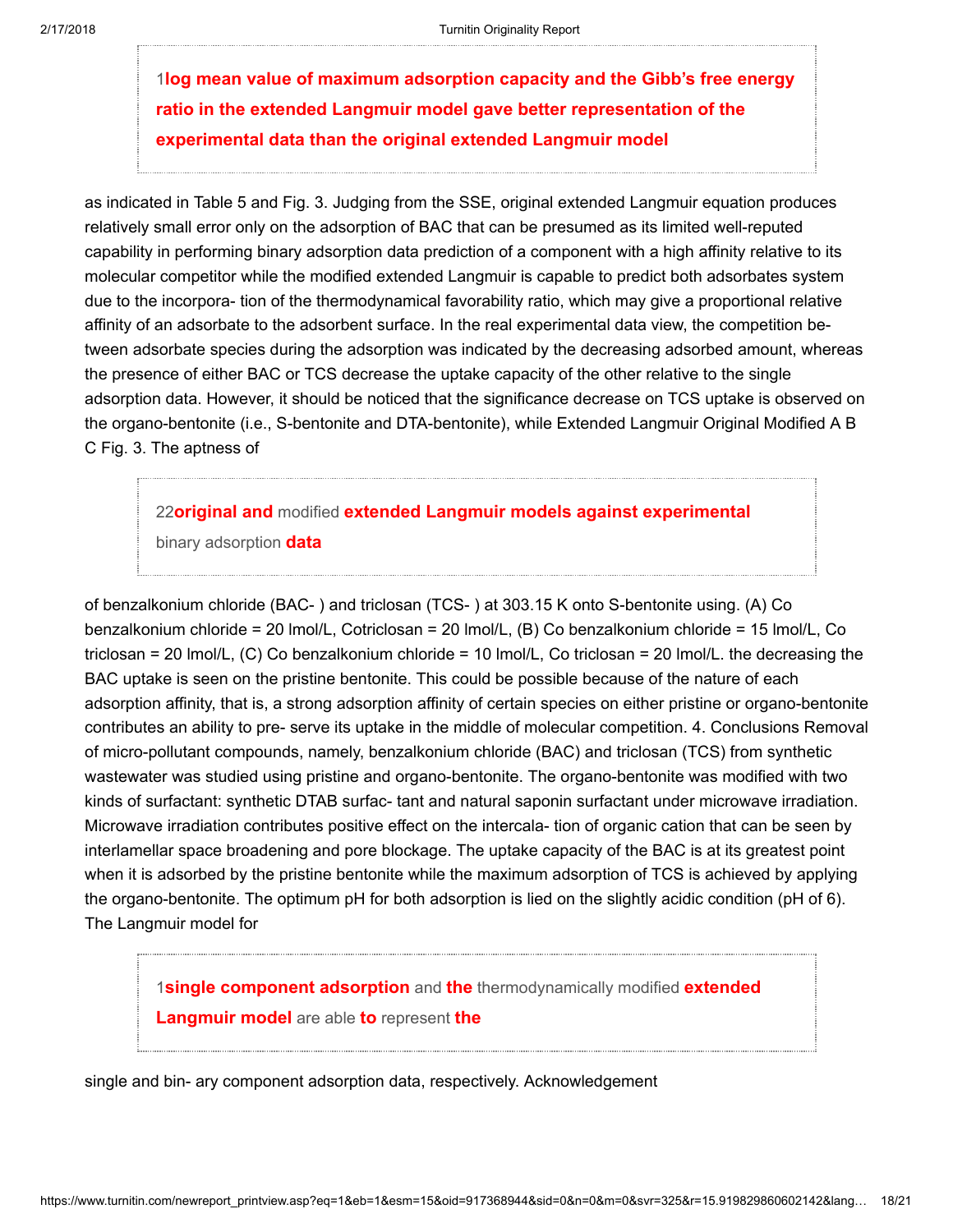20[This work was supported by Directorate General of Higher](javascript:openDSC(2809684191, 943, ) Edu- cation, Indonesia Ministry of Culture and Education through Competency Research Grant

2013 with contract number of 050/ SP2H/PL/DIT.LITABMAS/V/2013.

2[Appendix A. Supplementary material Supplementary data associated with](javascript:openDSC(2087738277, 2909, ) this article can be found, in the online version, at http://dx.doi.org/10.1016/j.cej.2013.

12.001. References [1] M.J. Gomez, M.J.M. Bueno, S. Lacorte, A.R. Fernandez-Alba, A. Aguera, Pilot survey monitoring pharmaceuticals and related compounds in a sewage treatment plant located on the Mediterranean coast, Chemosphere 66 (2007) 993–1002. [2] A.B. Dann, A. Hontela, Triclosan: environmental exposure, toxicity and mechanisms of action, J. Appl. Toxicol. 31 (2011) 285–311. [3] U. Tezel, S.G. Pavlostathis, Role of quaternary ammonium compounds on antimicrobial resistance in the environment, in: P.L. Keen, M.H.M.M. Montforts (Eds.), Antimicrobial Resistance in the Environment, Wiley-Blackwell, New Jersey, 2012, pp. 349–388. [4] R. Szczepanowski, T. Bekel, A. Goesmann, L. Krause, H. Kromeke, O. Kairser, W. Eichler, A. Puhler, A. Schluter, Insight into the plasmid metagenome of wastewater treatment plant bacteria showing reduced susceptibility to antimicrobial drugs analysed by the 454 pyrosequencing technology, J. Biotechnol. 136 (2008) 54–64. [5] A. Rajkovic, N. Smigic, M. Uyttendaele, H. Medic, L.d. Zutter, F. Devlieghere, Resistance of Listeria monocytogenes, Escherichia coli O157:H7 and Campylobacter jejuni after exposure to repetitive cycles of mild bactericidal treatments, Food Microbiol. 26 (2009) 889–895. [6] O. Condell, C. Iversen, S. Cooney, K.A. Power, C. Walsh, C. Burgess, S. Fanning, Efficacy of biocides used in the modern food industry to control Salmonella enterica, and links between biocide tolerance and resistance to clinically relevant antimicrobial compounds, Appl. Environ. Microbiol. 78 (2012) 3087– 3097. [7] J.M. Buth, P.O. Steen, C. Sueper, D. Blumentritt, P.J. Vikesland, W.A. Arnold, K. Mcneill, Dioxin photoproducts of triclosan and its chlorinated derivatives in sediment cores, Environ. Sci. Technol. 44 (2010) 4545–4551. [8] N. Tatarazako, H. Ishibashi, K. Teshima, K. Kishi, K. Arizono, Effects of triclosan on various aquatic organisms, Environ. Sci. 11 (2004) 133–140. [9] K.L. Rule, V.R. Ebbett, P.J. Vikesland, Formation of chloroform and chlorinated organics by free-chlorine-mediated oxidation of triclosan, Environ. Sci. Technol. 39 (2005) 3176–3185. [10] N. Klamerth, S. Malato, M.I. Maldonado, A. Aguera, A.R. Fernandez-Alba, Application of photo-Fenton as a tertiary treatment of emerging contaminants in municipal wastewater, Environ. Sci. Technol. 44 (2010) 1792–1798. [11] L. Kovalova, H. Siegrist, H. Singer, A. Wittmer, C.S. McArdell, Hospital wastewater treatment by membrane bioreactor: performance and efficiency for organic micropollutant elimination, Environ. Sci. Technol. 46 (2012) 1536– 1545. [12] I. Arslan-Alaton, Degradation of a commercial textile biocide with advanced oxidation processes and ozone, J. Environ. Manage. 82 (2007) 145–154. [13] C. Noutsopoulos, D. Mamais, V. Samaras, T. Bouras, M. Marneri, K. Antoniou, Effect of wastewater chlorination on endocrine disruptor removal, Water Sci. Technol. 67 (2013) 1551–1556. [14] L. Hernandez-Leal, H. Temmink, G. Zeeman, C.J. Buisman, Removal of micropollutants from aerobically treated greywater via ozone and activated carbon, Water Res. 45 (2011) 2887–2896. [15] M. Grassi, L. Rizzo, A. Farina, Endocrine disruptors compounds, pharmaceuticals and personal care products in urban wastewater: Implications for agricultural reuse and their removal by adsorption process, Environ. Sci. Pollut. Res. 20 (2013) 3616–3628. [16] A.K. Rahardjo, M.J.J. Susanto, A. Kurniawan, N.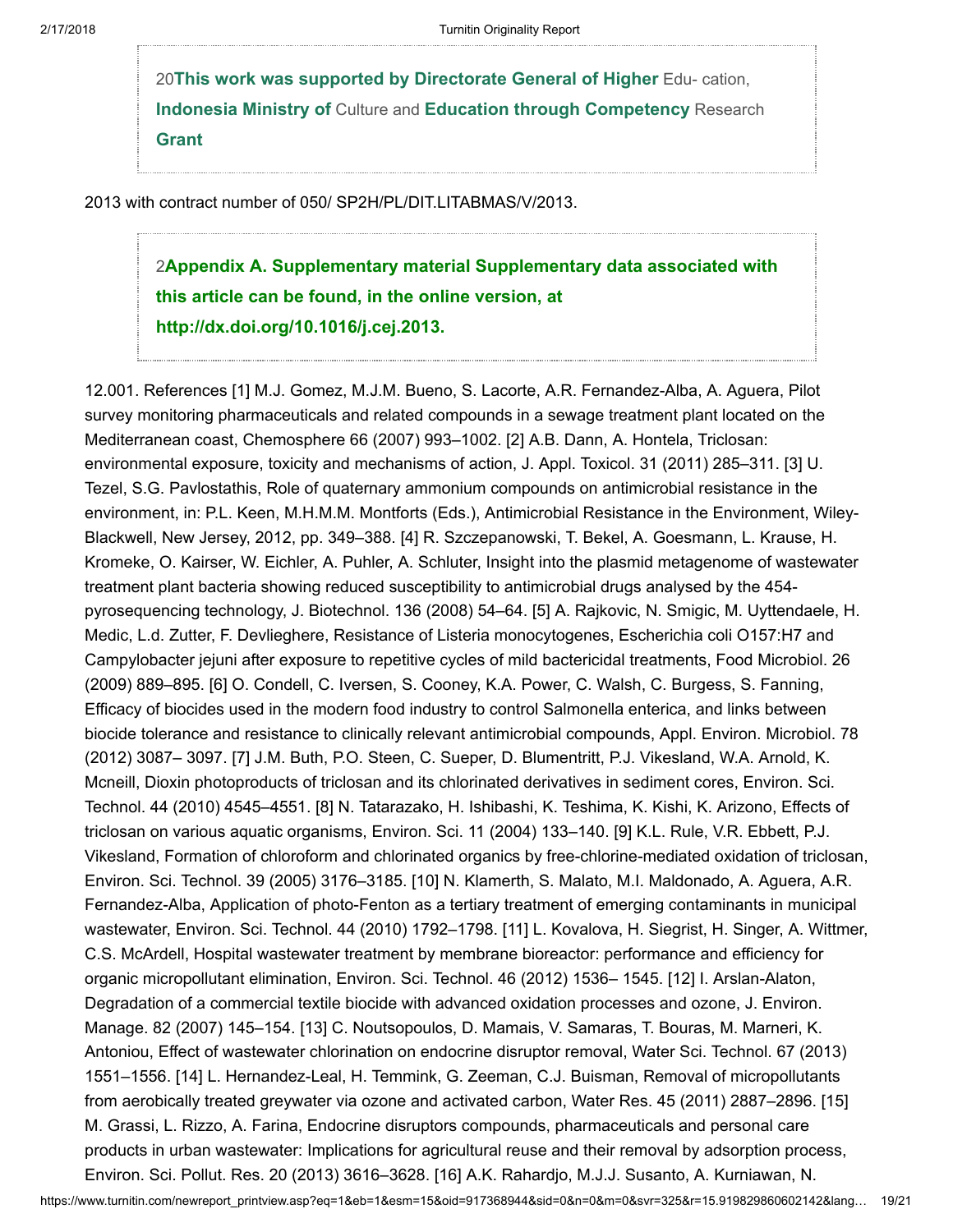Indraswati, S. Ismadji, Modified ponorogo bentonite for the removal of ampicillin from wastewater, J. Hazard. Mater. 190 (2011) 1001–1009. [17] S.M. Lee, D. Tiwari, Organo and inorgano-organo-modified clays in the remediation of aqueous solutions: an overview, Appl. Clay Sci. 59–60 (2012) 84–102. [18] A. Kurniawan, H. Sutiono, Y.-H. Ju, F.E. Soetaredjo, A. Ayucitra, A. Yudha, S. Ismadji, Utilization of rarasaponin natural surfactant for organo-bentonite preparation: application for methylene blue removal from aqueous effluent, Micropor. Mesopor. Mater. 142 (2011) 184–193. [19] J.J.M. Orfao, A.I.M. Silva, J.C.V. Pereira, S.A. Barata, I.M. Fonseca, P.C.C. Faria, M.F.R. Pereira, Adsorption of reactive dye on chemically modified activated carbon-influence of pH, J. Colloid Interface Sci. 296 (2006) 480–489. [20] T.W. Weber, R.K. Chakravorti, Pore and Solid diffusion models for fixed-bed adsorbers, AIChe J. 20 (1974) 228–238. [21] G. Borchardt, Smectites, in: J.B. Dixon, S.B. Weed (Eds.), Minerals in Soil Environments, Soil Science Society of America, Madison, 1989, pp. 675–727. [22] A.A. Khan, R.P. Singh, Adsorption thermodynamics of carbofuran on Sn(IV) arsenosilicate in H+, Na+ and Ca2+ forms, Colloids Surf. 24 (1987) 33–42. Author's personal copy 10

2Author's personal copy L.K. Ong [et al. / Chemical Engineering Journal](javascript:openDSC(2087738277, 2909, ) 241 (2014)

9–18

2Author's personal copy L.K. Ong [et al. / Chemical Engineering Journal](javascript:openDSC(2087738277, 2909, ) 241 (2014)

# 9–18 11 12

2Author's personal copy L.K. Ong [et al. / Chemical Engineering Journal](javascript:openDSC(2087738277, 2909, ) 241 (2014)

# 9–18

2Author's personal copy L.K. Ong [et al. / Chemical Engineering Journal](javascript:openDSC(2087738277, 2909, ) 241 (2014)

9–18 13 14

2Author's personal copy L.K. Ong [et al. / Chemical Engineering Journal](javascript:openDSC(2087738277, 2909, ) 241 (2014)

9–18